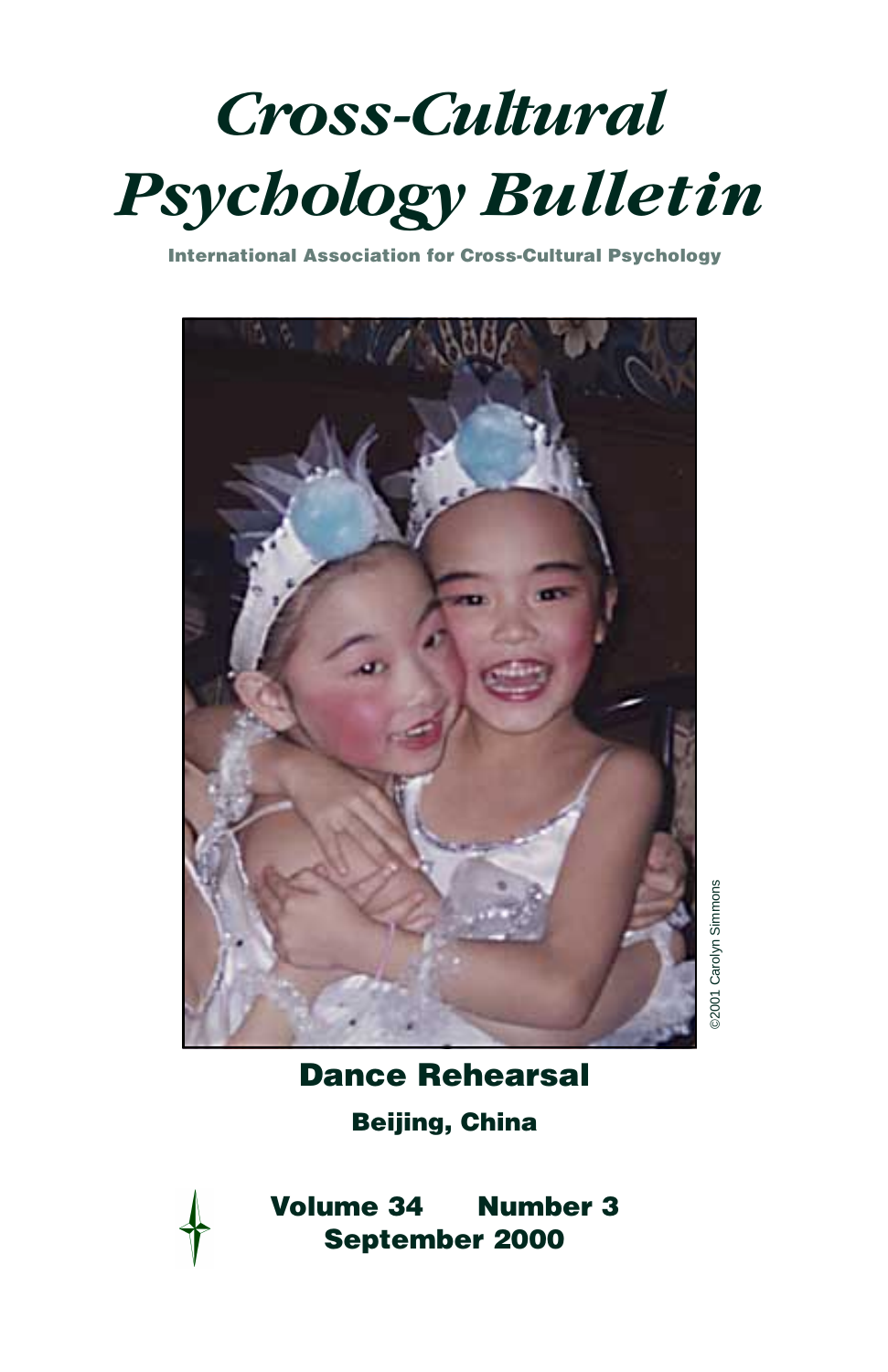# *Cross-Cultural Psychology Bulletin*

#### **A Publication of the International Association for Cross-Cultural Psychology**

William K. Gabrenya Jr., Editor Florida Institute of Technology, U.S.A.

*Cross-Cultural Psychology Bulletin* is an official publication of the International Association for Cross-Cultural Psychology (IACCP). Its aim is to provide a forum for the presentation and discussion of issues relevant to cross-cultural psychology and to IACCP. The contents of the *Bulletin* are intended to reflect the interests and concerns of all members of IACCP.

The *Bulletin* publishes theoretical and position articles, commentary from the membership, news, and statements from IACCP, book/media notices and reviews, and other announcements of interest to the membership of IACCP. Contributions from all areas of (cross-)cultural psychology are encouraged and should be submitted to:

William K. Gabrenya Jr., Editor *Cross-Cultural Psychology Bulletin* Florida Tech School of Psychology 150 W. University Blvd. Melbourne, FL 32901-6988 U.S.A.

Telephone: +1 (407) 674-8104 Fax: +1 (407) 674-7105 E-mail: gabrenya@fit.edu

Editorial Assistant: Angelia McCormack, Florida Tech Assistant Editor for Teaching: Harry



**Statue of Slovenian poet France Prešeren in central Ljubljana, Slovenija**

Gardiner, University of Wisconsin– La Crosse

Assistant Editor for Theory & Method: Joan Miller, University of Michigan Assistant Editor for What Happened?: Richard Brislin, University of Hawaii Assistant Editor for Clinical and Counseling Psychology: Paul Pedersen

*Cross-Cultural Psychology Bulletin* (ISSN 0710-068X) is published four times a year (March, June, September, December) and is provided to all members of IACCP. ©2001 International Association for Cross-Cultural Psychology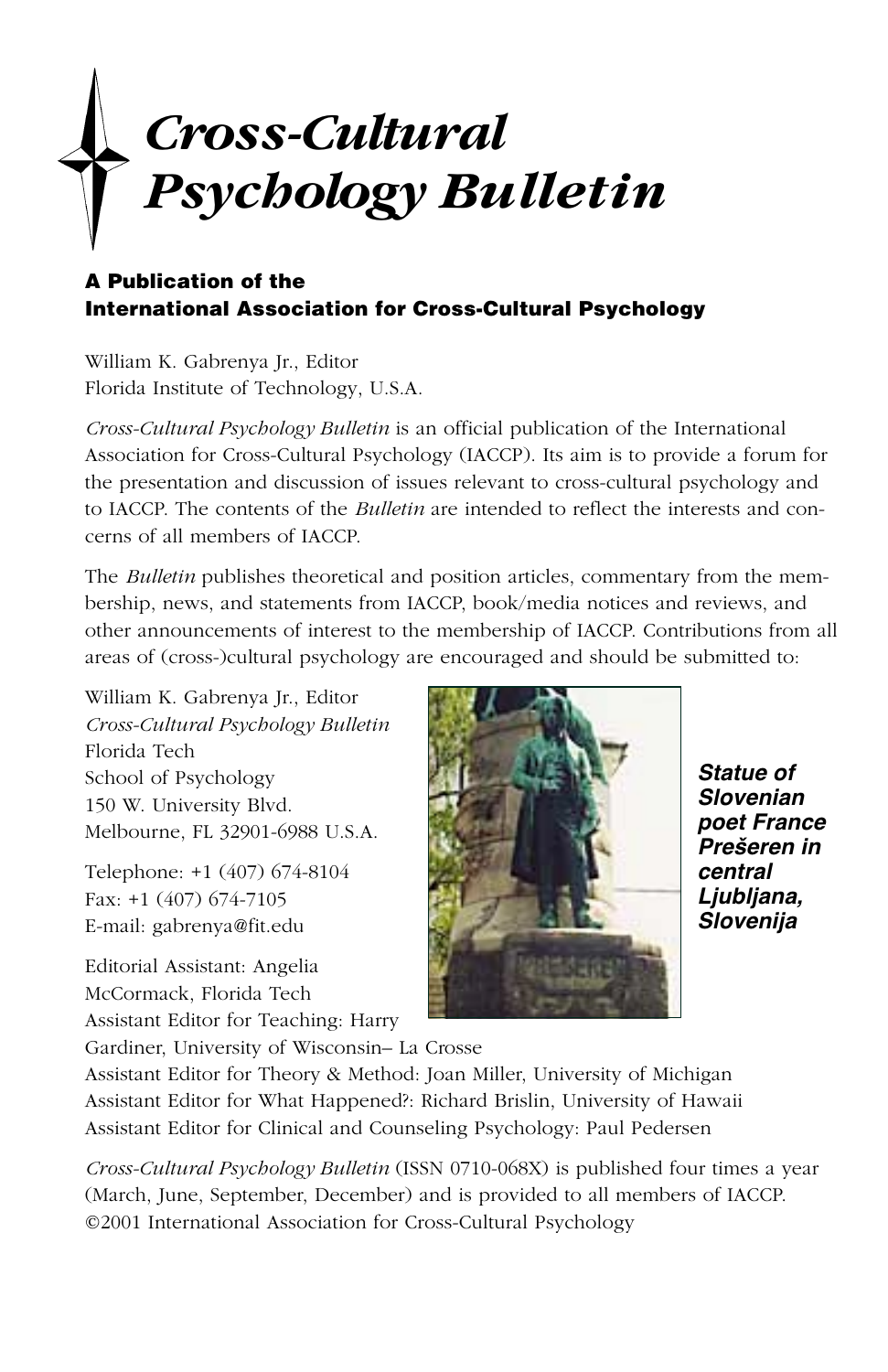# **EDITOR'S COMMENTS**

# <span id="page-2-0"></span>*Spotsylvania Fire Drill*



*Construal Hubris*

## *NEWS IN THIS ARTICLE:*

The Stupid Fire Drill IACCP Discussion List How to Communicate With Your Colleagues

# **My coffee ran out around 11pm, so we checked into the Comfort Inn in Spotsylvania.**

The town is on I-95 south of Washington, D.C. and we had a coupon. By December 28 I was back to moderating the IACCP Discussion List after some (another) weird thing had come up. At midnight I was just finishing sorting through the day's activity, trying to figure out why one of our colleagues had incorporated pictures of birds in his posting.

The hotel fire alarm went off before I could fully comprehend the birds attachment. My children are teenagers and fully ambulatory when they want to be, so I was not in the awkward position of having to choose between the PowerBook and, say, a baby or toddler. As there was no net connection in the sports bar across the street to which the hotel guests had retreated from the "fire", I never did get back to the binary encoded birds.

We learned the next morning that there had not been a fire. The fire alarm computer had malfunctioned, costing the town of Spotsylvania a lot of gas for their eight (!) fire trucks but rescuing me from the List.

#### *HUBRIS AND THE LIST*

The "growing pains" of the IACCP Discussion List serve as a poignant example of the social psychological principle of "construal hubris." I have invented this

*Hubris: 36*➤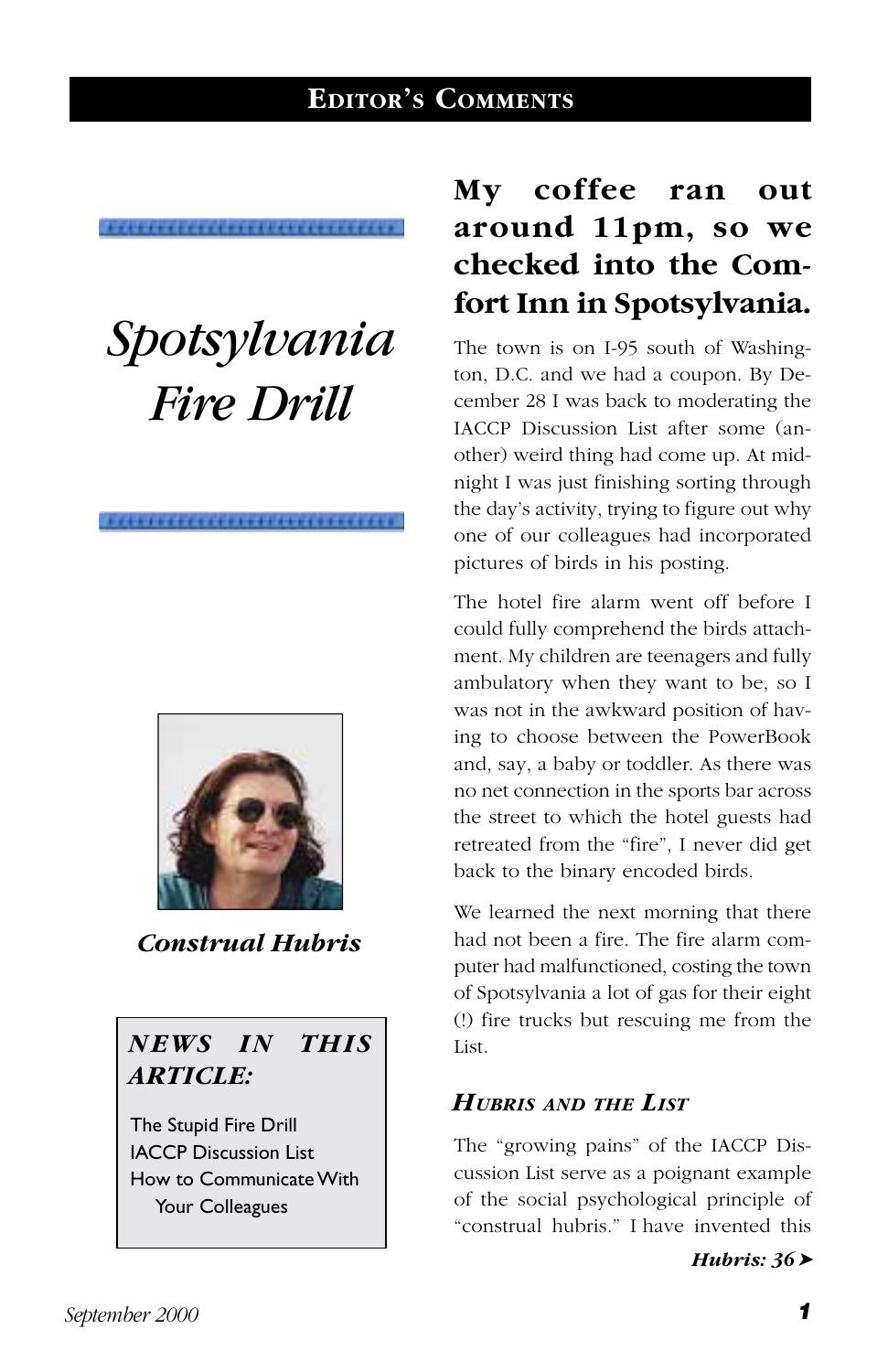# *Cross-Cultural Psychology Bulletin*

## *1 SPOTSYLVANIA FIRE DRILL*

[There was no fire after all, it was a computer glitch. Meanwhile, the List goes on,](#page-2-0) but there are other ways to get through to your fellow members. *BILL GABRENYA*

## *4 BEING [A NON-WESTERN PSYCHOLOGIST?](#page-5-0)*

The winner of the Harry and Pola Triandis Doctoral Thesis Award describes how she became a cross-cultural psychologist. *CANDAN ERTUBEY*

# *[8 COUNSELING & CULTURE: INTRODUCING](#page-9-0) A NEW SERIES ON COUNSELING AND CLINICAL PSYCHOLOGY*

Paul's new series will attempt to demonstrate how the language of counseling and clinical psychology can be accurately and appropriately translated to non-Western cultures. *PAUL PEDERSEN*

## *[10 COUNSELING & CULTURE: WHY COUNSELING,](#page-11-0) WHY NOT SHOU-JING? WHY SHOU-JING, WHY NOT COUNSELING?*

An eye-witness insider describes the inadequacy of professional psychotherapists following the 1999 Taiwan earthquake, and attributes the problem to their poor understanding of their own culture. *ANN SHU-PING LIN*

# *[16 A WEEK LONG CROSS-CULTURAL FEAST](#page-17-0) IN PULTUSK*

Pawel Boski reports on the XV Congress of IACCP: Where it came from, what we did, and what the Association needs to do. *PAWEL BOSKI*

# *24 REPORT OF [THE TREASURER \(XV CONGRESS, 2000\)](#page-25-0)*

Ted says things look good. Here are the data. *THEODORE M. SINGELIS*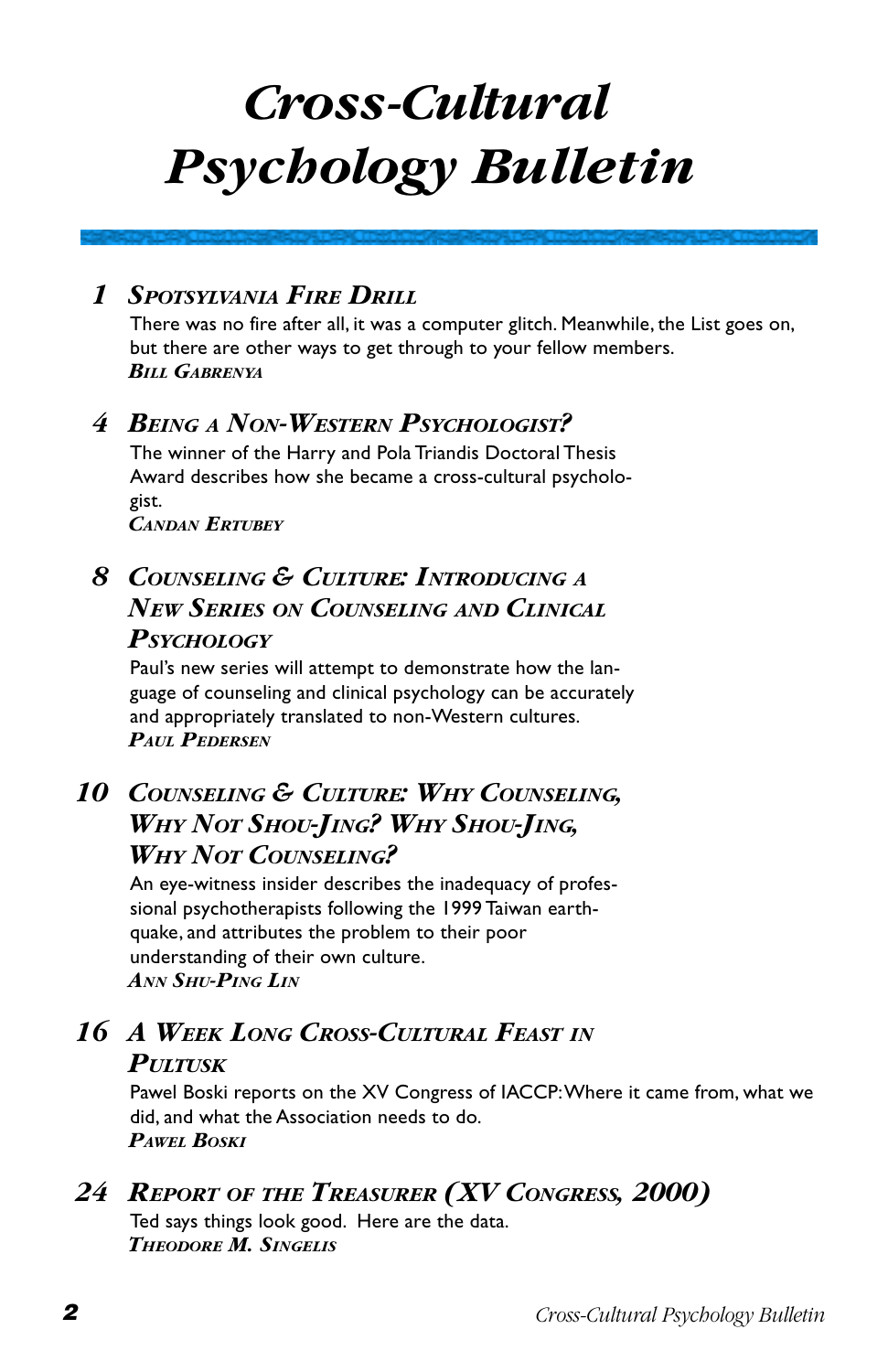<span id="page-4-0"></span>

## *LISTINGS*

### *[NEW BOOKS - 28](#page-29-0)*

*[ARTS2002 - CONVENERS](#page-30-0) NEEDED - 29*

#### *[IACCP ANNOUNCEMENTS - 30](#page-31-0)*

❖ Call for 2004 Congress Proposals ❖ Call for 2003 European Regional Congress Proposals

#### *[GENERAL ANNOUNCEMENTS - 31](#page-32-0)*

- ❖ Cross-Cultural Management Series
- ❖ Thunderbird International Business Review
- ❖ Position Announcement: Richmond, The American International University. London
- ❖ [Asian Psychologist still in business 7](#page-8-0)

#### *[CONFERENCES - 33](#page-34-0)*

- ❖ IACCP Winchester
- ❖ IACCP Indonesia
- ❖ AASP
- ❖ IAIR
- ❖ IUPsyS
- ❖ Others...

# *[COVER PHOTO](#page-0-0)*

*CAROLYN SIMMONS*

Young girls in rehearsal for their dance performance as part of the National Day Celebrations, September 1999, Beijing, China.

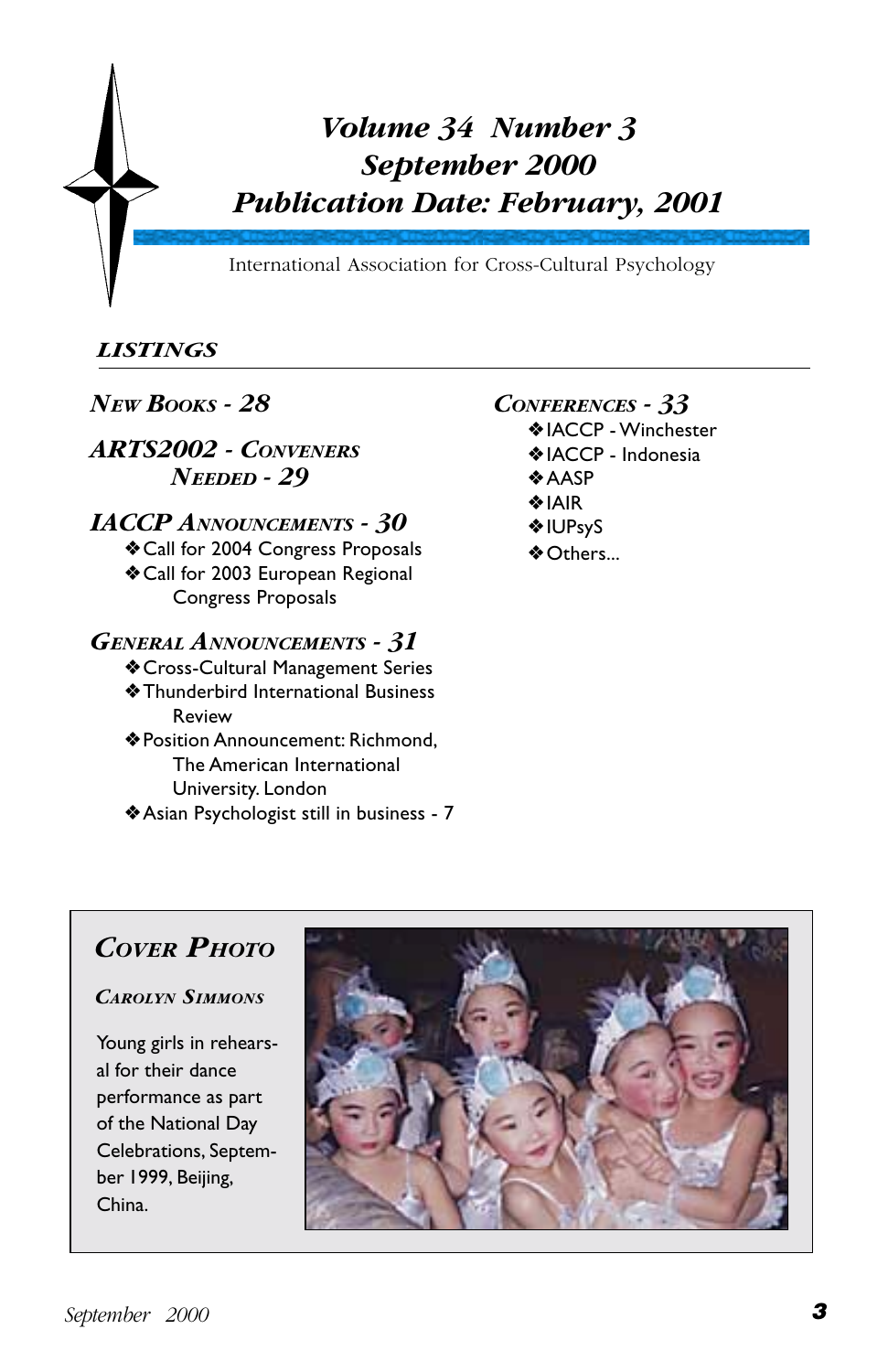# **IACCP**

# <span id="page-5-0"></span>*Being a Non-Western Psychologist?*

# *First Winner of the 2000 Harry and Pola Triandis Doctoral Thesis Award*

*CANDAN ERTUBEY LUTON, UNITED KINGDOM*

The millennium celebrations were<br>about to start on  $30^{\text{th}}$  December,<br>1999 and we were in my sister's<br>house in Izmir Turkey I had been trying about to start on 30<sup>th</sup> December, 1999 and we were in my sister's house in Izmir, Turkey. I had been trying to familiarise myself with a new computer system to send an e-mail to Ottawa, Canada to take part in the Harry and Pola Triandis award. After I had done that my reward was going to be a trip to Ephesus, an ancient Greek city which is just 45 km from my home city. So, after I had sent my Ph.D. abstract by e-mail to Marta Young I left home with a clear conscience for an evening of cultural adventure.

I first heard about the IACCP when I was working on the Children's Value project for Cigdem Kagitcibasi in Istanbul in 1982- 83. My role was collecting household data in various parts of the city but mainly in deprived areas where even finding an address was a challenge. I remember my surprise and fascination at the location of some of these houses. On one occasion I was in the oldest and particularly nicest part of the city (Uskudar); on another I was at the foot of the Bosporus Bridge with a fantastic view of the Bosporus. Some of these houses had obviously been made without any city planning permission. They are called "gecekondu" which can be translated as "constructed over a night". The hospitality of the families I visited was always very good. Overall, this was an extremely educating experience for me. Even though at the time I wasn't too aware that I was taking part in cross-cultural research the experience of working in an unfamiliar subculture had a big effect on me.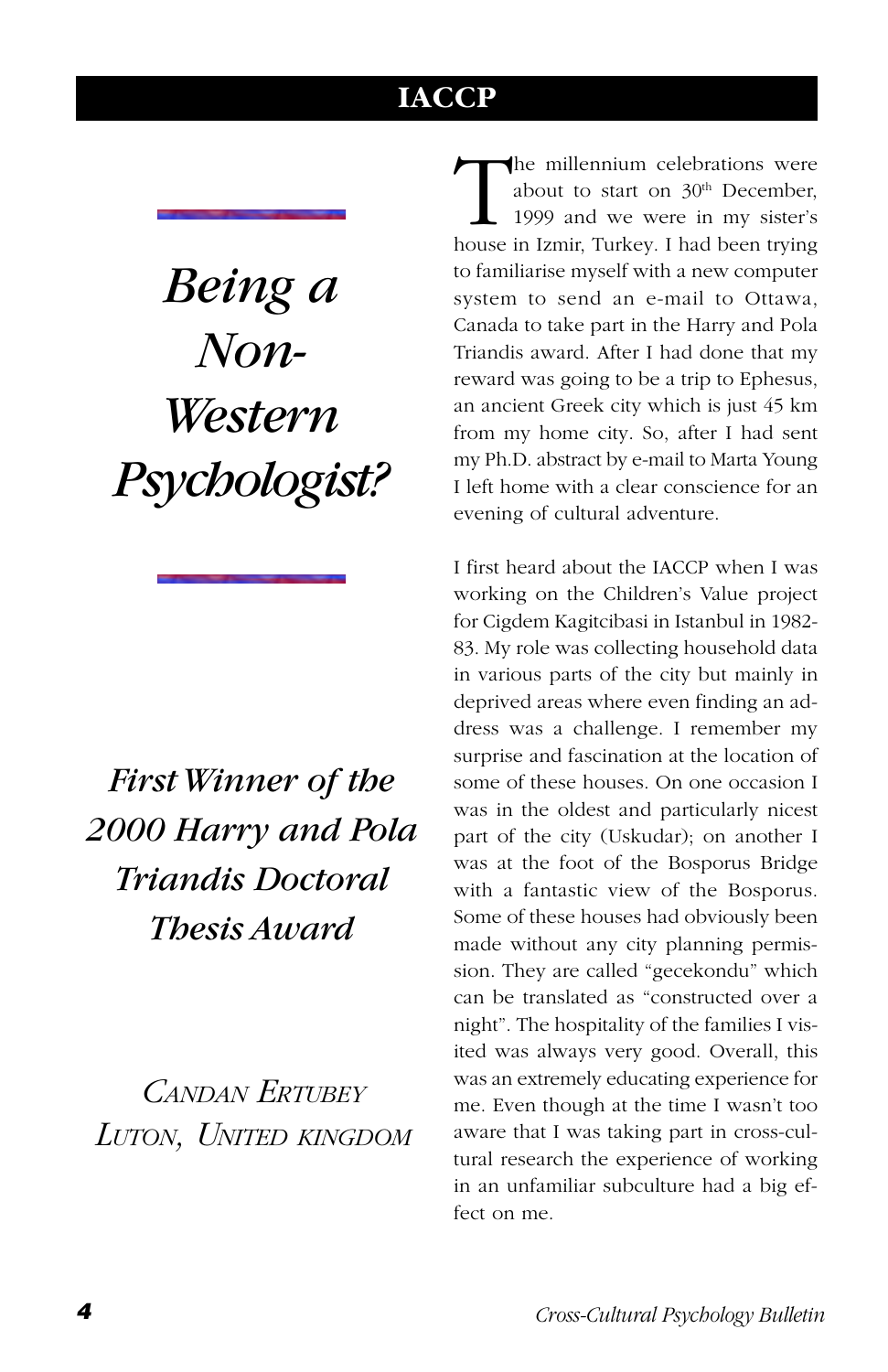Apart from this particular experience, thoughts about the importance of cultural issues in psychology and particularly about the differences between Western and Nonwestern psychology were a continual part of my higher education. Soon I became aware that, for very practical reasons, applied psychologists who were responsible for the assessment and treatment of psychological problems were almost always dependent on information generated by their Western counterparts. We used to have heated arguments about how it was that some of the findings we knew from the psychological literature didn't match up with observations and research in Turkey. Can Turkey be called a collectivist culture? How could we know the criteria against which to measure individualism or collectivism reliably in a Turkish context? What are the social and ecological determinants of one culture, region or country which create differences in life experiences and which affect us as psychological beings?

At a very personal level my question was whether I should do my MA in Psychometrics, even though my preference was for Social Psychology? I decided on the former.

I started finding answers to some of these questions that were bothering me when I started my Master's degree in psychometrics. It was a hard but also an enjoyable subject to study. Soon I found a good compromise between my interest in social psychology and the topic I was studying. I had done a dissertation on the adaptation of Rotter's Locus of Control Scale for school children between 10 and 15 years old.

Also, I was surrounded by academics who had adapted various psychological concepts and psychometric materials to the Turkish language and culture. Some of this was concerned with the characteristics of Turkish culture and the effect of this culture on people's behaviour. In terms of the country's politics there had been lot of interesting changes.

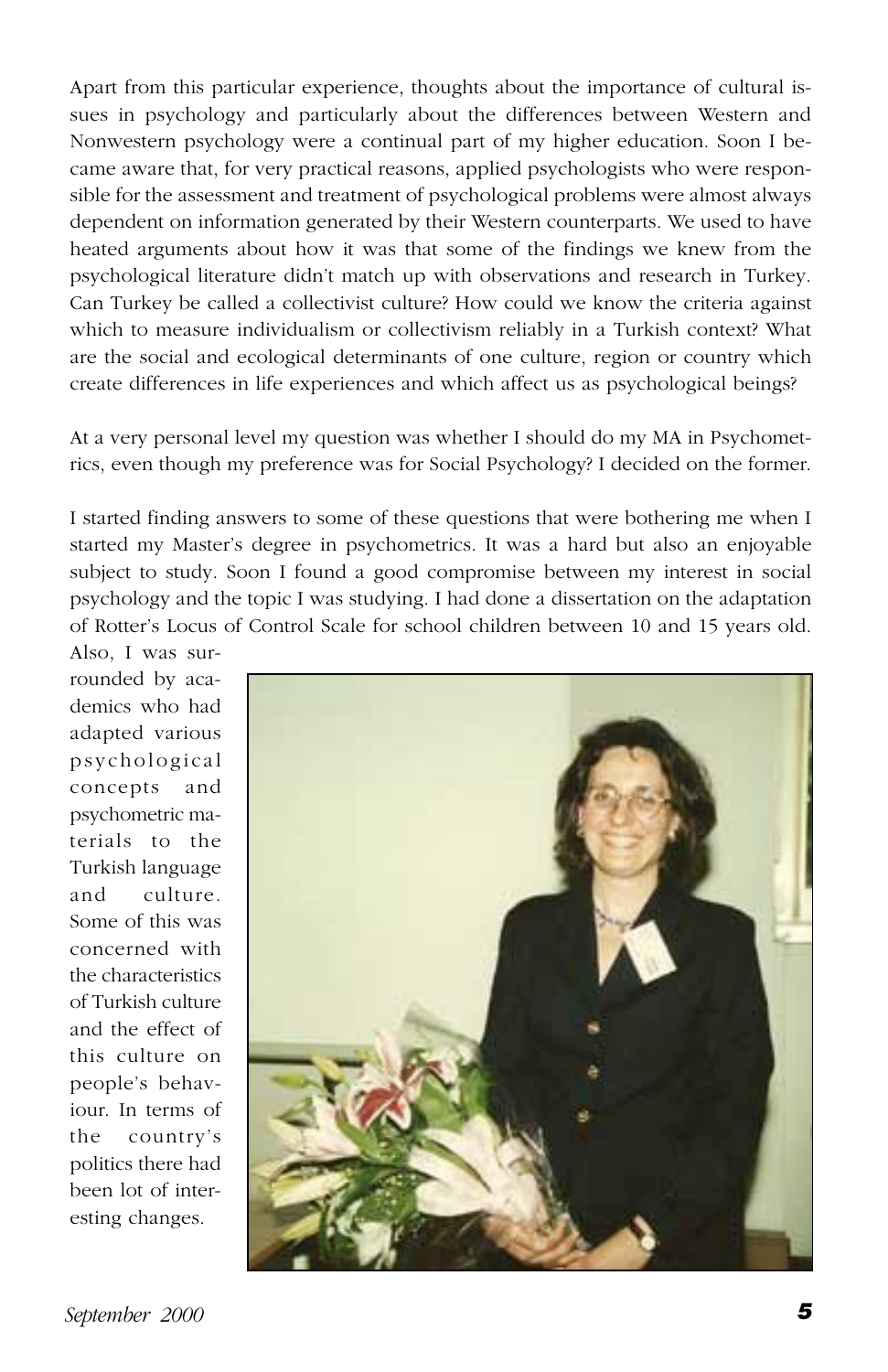# *THE HARRY AND POLA TRIANDIS DOCTORAL THESIS AWARD*

The Triandis Award is designed to enhance the quality of research in cross-cultural and cultural psychology by encouraging the development of excellent research skills among graduate students. It is named in honor of one of the founders of the field and his charming wife. One award is given every two years at the IACCP Congress. Application information for the next award will appear in the next issue of the *Bulletin*, and on the IACCP web site.

Changes in Turkey's politics produced, at a certain level, changes in the education system. A number of Semitic (Muslim) schools (18%) had gained classic state school status. This increased these children's opportunity to take the university entrance exam and so go to university rather than become a religious cleric (imam). This change was a good thing and it increased the number of people with a religious upbringing who could take part in economic and political life. It made me

wonder whether religious beliefs were in any way related to other belief systems and social representations and to the development of locus of control?

I was highly motivated to continue my postgraduate studies in the UK. This encouraged me to take up the question of cross-cultural studies from a cross-national point of view and allowed me to make comparisons between two cultures, one predominantly Christian and the other Muslim. It was the beginning of a natural experimental study. Inevitably, the question of comparability in cross-national, cross-religion and cross-language comparisons came up. The task would not be easy, but in the end I decided to use all available psychometric approaches and theories to address the problem. This was a significant learning experience. I was particularly attracted by item response theory but I wasn't able to find much in the literature on its use in a cross-cultural setting. The problem was not a shortcoming of the method but rather

# *ABOUT THE TRIANDIS AWARD RECIPIENT*

Candan Ertubey was born in Izmir, Turkey, 1960. She did her primary, secondary, and undergraduate education in Izmir, learning French as a second language in school. She graduated from the department of psychology, Ege University, in 1982 and after spending a year in Bogazici University in Istanbul to learn English returned to Ege to work as a research assistant. She completed the Master's degree in psychometrics in 1988 at the same university. She was sponsored by the Higher Education Council of Turkey to do her Ph.D. in U.K. and was awarded her Ph.D. from Goldsmiths College, University of London in 1999. She has been working at the University of Luton, UK, where she now holds a senior lectureship.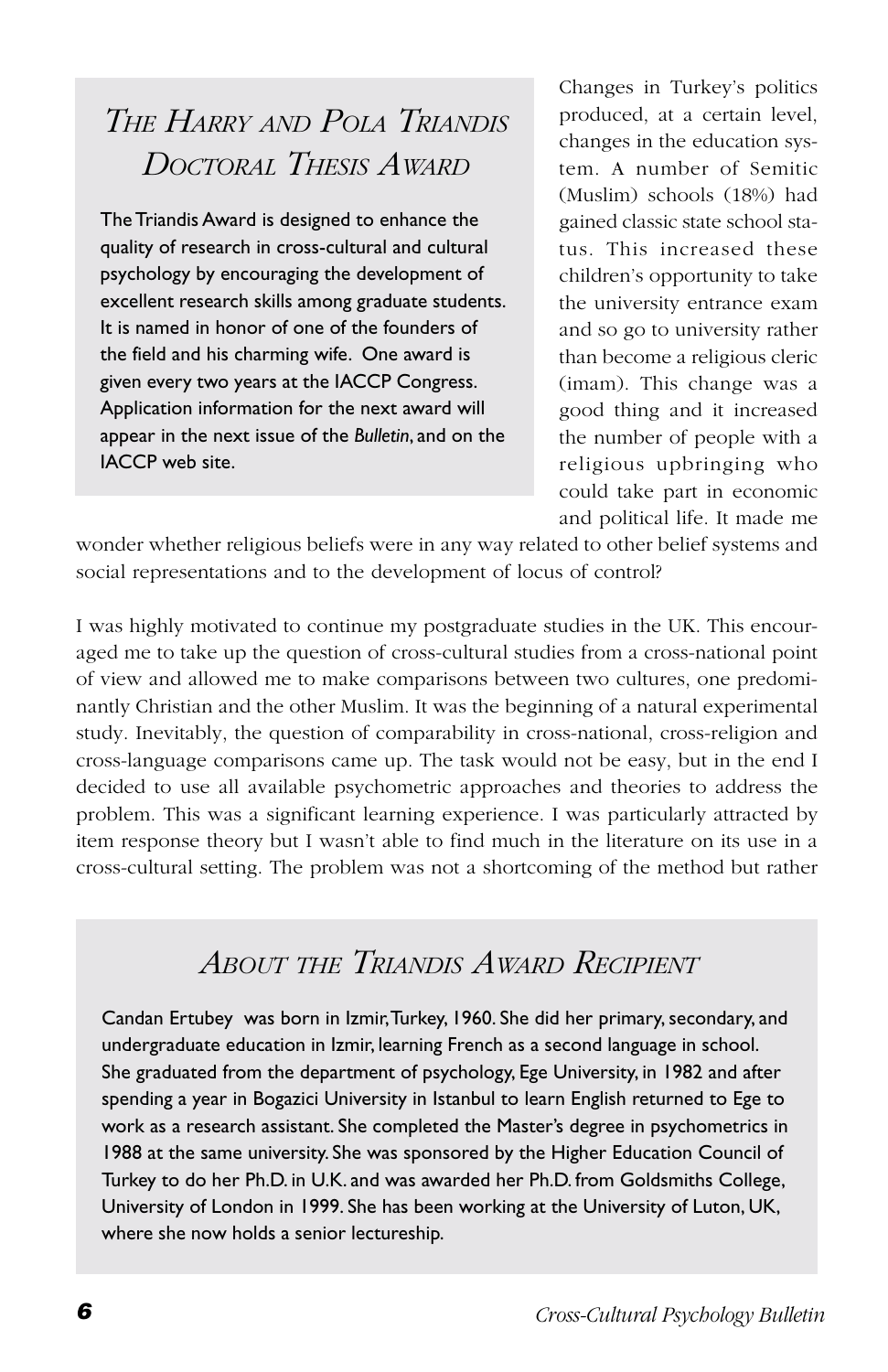<span id="page-8-0"></span>of limited interest by cross-cultural psychologists. I think that psychologists in general, and cross-cultural psychologists in particular, want a reliable and valid methodology to answer their research questions. With the growth in technology to carry out simulations and to support our sophisticated knowledge of statistics some of these problems are becoming increasingly solvable.

 *I was particularly attracted by item response theory but I wasn't able to find much in the literature on its use in a cross-cultural setting.*

My thesis was concerned with Turkish and English adolescents' perceived control of academic events and compared classical test theory and item response theory as psychometric tools to investigate differences. I believe that there are two points that made the research important. Firstly, I've being trying to come up with a solution to the comparability problem of cross-cultural psychology using existing psychometric tools, especially item response theory (IRT). Secondly, in doing this I have come up with a result which was not really expected and which needs some explanation. It is that Turkish pupils are more Internal than their British counterparts although they are more religious and authoritarian.

I celebrated my Millennium New Year in a place that many civilisations have made their home for over 2000 years. Although, it is significant for me, in truth this is as significant as anywhere else in the world to celebrate our accumulated knowledge of culture.

# *ASIAN PSYCHOLOGIST*

The *Asian Psychologist* is published about once a year by the Singapore Psychological Society and the Department of Social Work and Psychology, National University of Singapore on the most wonderful coated paper stock. In the editor's words: "AP strives to become a forum for Asian psychologists and for psychologists studying Asians to present their work and to exchange ideas and observations."

Editor: Weining C. Chang swkweicc@nus.edu.sg

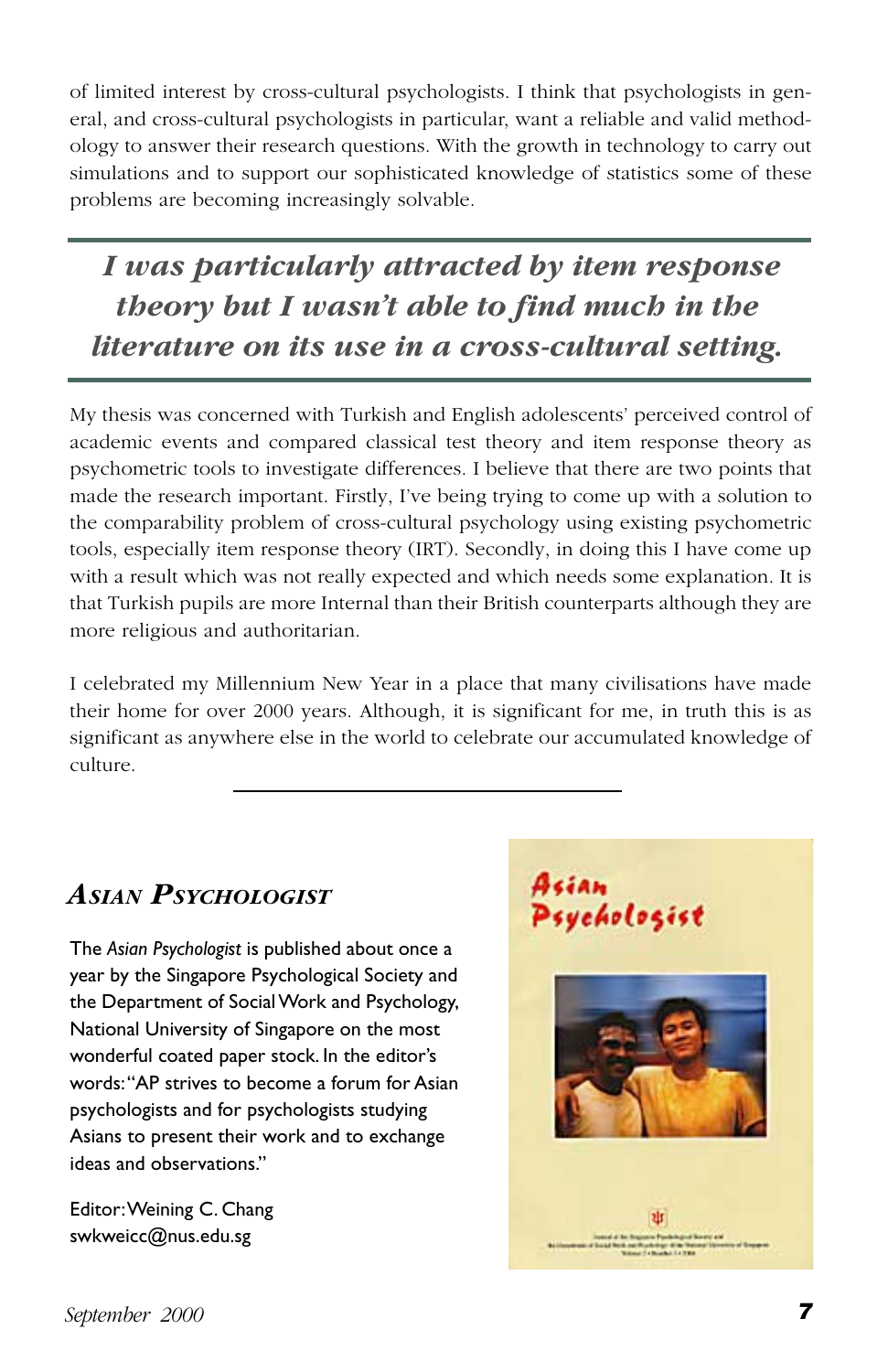# **COUNSELING & CULTURE**

# <span id="page-9-0"></span>*Introducing a New Series on Counseling and Clinical Psychology*



*PAUL PEDERSEN BIRMINGHAM, ALABAMA & HONOLULU, HAWAII U.S.A.*

hile the field of Psychology has usually been more monocultural and insensitive to the influence of culture, the subdisciplines of Applied Psychologies such as Counseling and Clinical Psychology have tended to be at least as culturecentered as the other social science disciplines. It seems the closer the psychological service provider is to the "front line" of delivering a direct service to the public the more multicultural sensitivity is required, and the more abstract or distant that provider is from the general public the less cultural sensitivity is required.

This series of brief articles, which will appear in subsequent issues of the *Cross-Cultural Psychology Bulletin,* will provide examples from countries and cultures demonstrating how counseling and clinical services have been "translated" and adapted to a variety of different cultural contexts. While the labels "counseling" and "clinical" may have been a Westernized concept invented in the last century, the functions of counseling and clinical service have been alive and healthy for thousands of years around the world. This series of brief articles will demonstrate the accommodation of "indigenous" psychological perspectives with selected aspects of "textbook-psychology" from the Western perspective.

These articles in no way intend to challenge the discipline of Psychology as being culturally inappropriate. If every behavior is learned and displayed in a cultural context, then accurate assess-

**<sup>8</sup>** *Cross-Cultural Psychology Bulletin*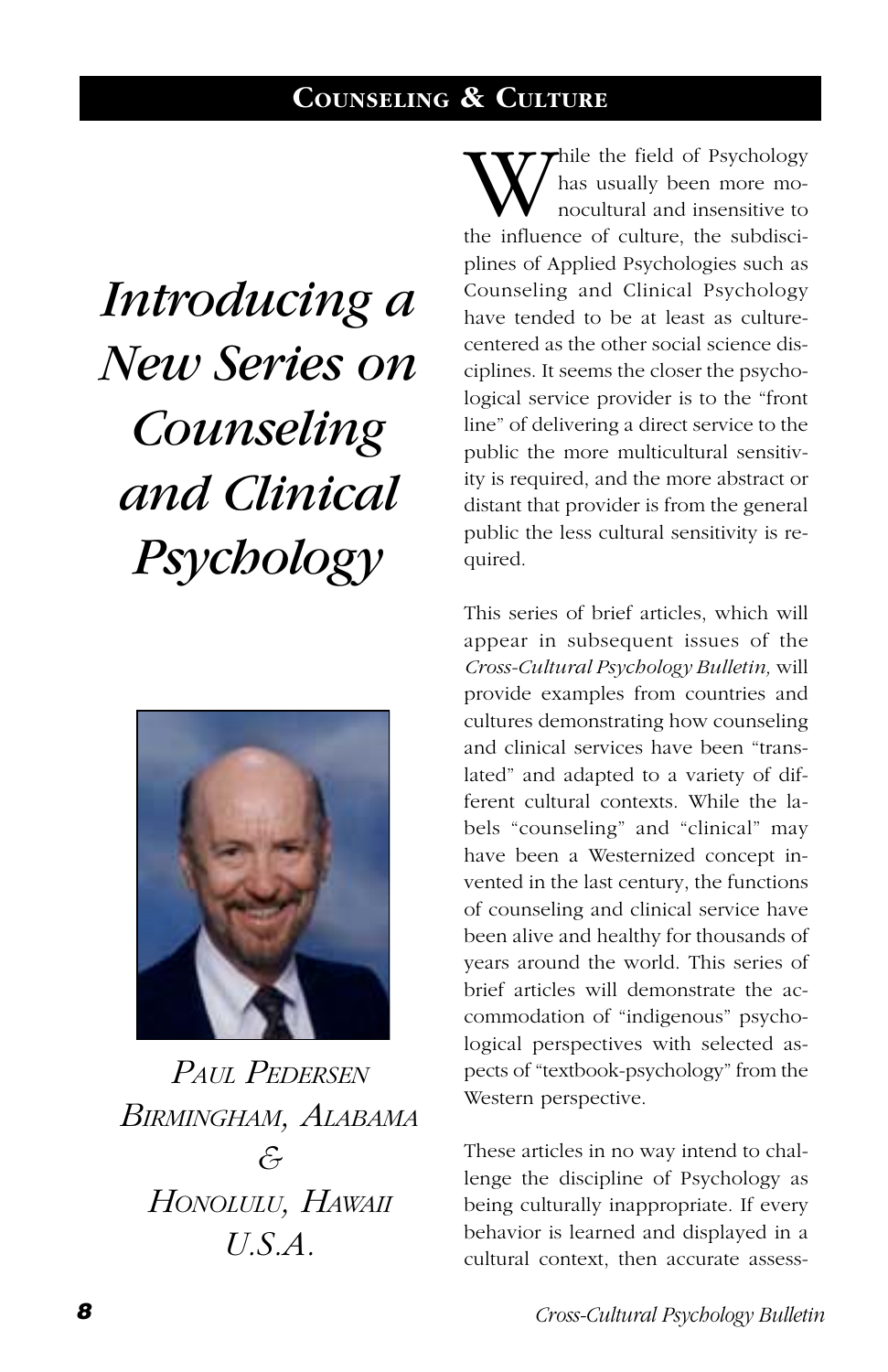ment, meaningful understanding and appropriate intervention requires attention to each different cultural context. The alternative and complementary perspectives pre-

sented in this series are rather intended to demonstrate how the language of psychology can be accurately and appropriately translated to non-Western cultures. The task is not to replace psychology with something else but rather to demonstrate the process of adapting psychology to the global context while maintaining the core psychological concepts. The result will be to strengthen, rather than weaken, the discipline of psychology and the delivery of psychological services to a multicultural public.

*The closer the psychological service provider is to the "front line" of delivering a direct service the more multicultural sensitivity is required.*

Your reaction to this series of articles and, better yet, your contribution of new articles for future issues of the *Bulletin* is invited and encouraged.

# *ABOUT THE SERIES EDITOR*

Paul Pedersen is Professor at the University of Alabama at Birmingham, Department of Human Studies, Program of Counseling, where he teaches each fall term. He is also Visiting Professor in the Department of Psychology at the University of Hawaii where he lives for the rest of the year. He has been a faculty member at the University of Minnesota, the University of Hawaii and Syracuse University. He was a Senior Fellow at the East West Center 1978-82 and a Senior Fulbright Scholar 1999-2000. He has taught at universities in Indonesia (3 years), Malaysia (2 years) and Taiwan (2 years). He is a Fellow in Divisions 9, 17, 45 and 52 of the American Psychological Association. He has authored, coauthored, edited or coedited 36 books, and over 100 articles or chapters on multicultural issues.

1777 Ala Moana Blvd ppedersen@hawaii.edu #726, Honolulu, Hawaii 96815

University of Alabama at Birmingham pedersen@uab.edu School of Education www.ed.uab.edu/ppedersen Dept. Human Studies Counseling Program Tel: (205)934-8332 Birmingham, AL 35294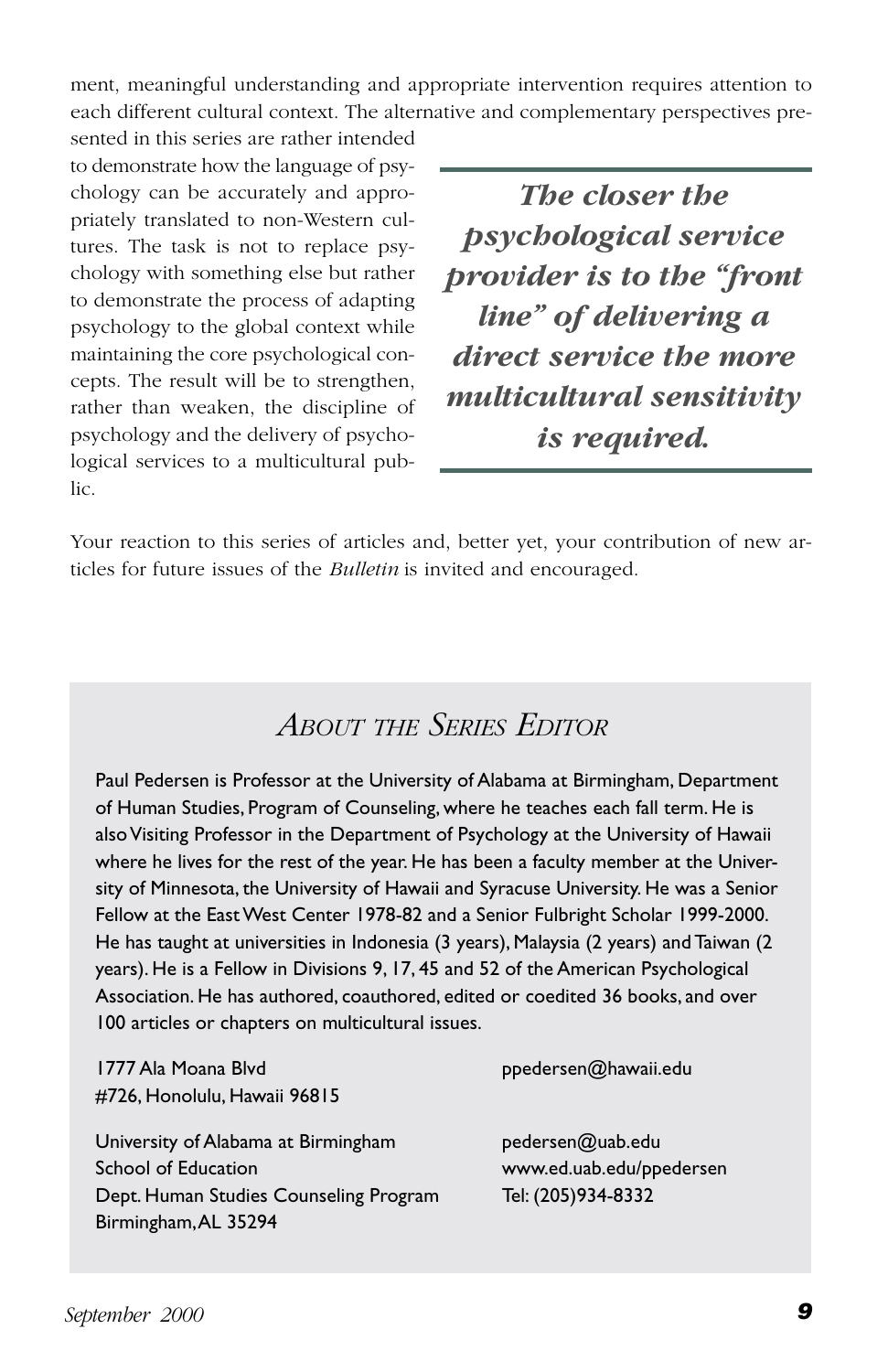<span id="page-11-0"></span>*Why Counseling, Why Not Shou-Jing? Why Shou-Jing, Why Not Counseling?*



*ANN SHU-PING LIN TAIPEI, TAIWAN*

It is September 21, 1999, a heartbreaking day in Taiwan. Millions of eyes watch crying faces, crumbled buildings, and frantic firemen, and wonder what t is September 21, 1999, a heartbreaking day in Taiwan. Millions of eyes watch crying faces, crumbled buildthey can do for the victims of Taiwan's most catastrophic earthquake.

# *WHAT CAN WE DO?*

"Where are we? What can we do?" read the title of a leaflet urging the helping systems to take responsibility for the mental recovery of the victims. In just two or three days, a multitude of psychologists, social workers and people who called themselves "mental healers" poured into the earthquake zone, an area inhabited by Hokkien and Hakka Taiwanese and aboriginal peoples.<sup>1</sup> They came with abundant enthusiasm but left frustrated, under a torrent of criticism.

The reality was that suffering families preferred to take their family members, especially children showing emotional problems, to Taoist *Ji-Tong*, 2 Buddhist nuns, and monks instead of to the psychotherapists and counselors whom they referred to as "experts."

"Why?" I asked a mother of three children before I accompanied her through a *shoujing* session.3 She said with a mixture of embarrassment and anger,

> "I do not know how to communicate with the experts. He told me that I have some kind of disease in my mind but I think I am OK. And he kept asking me to express my feelings toward the earthquake, but I feel embarrassed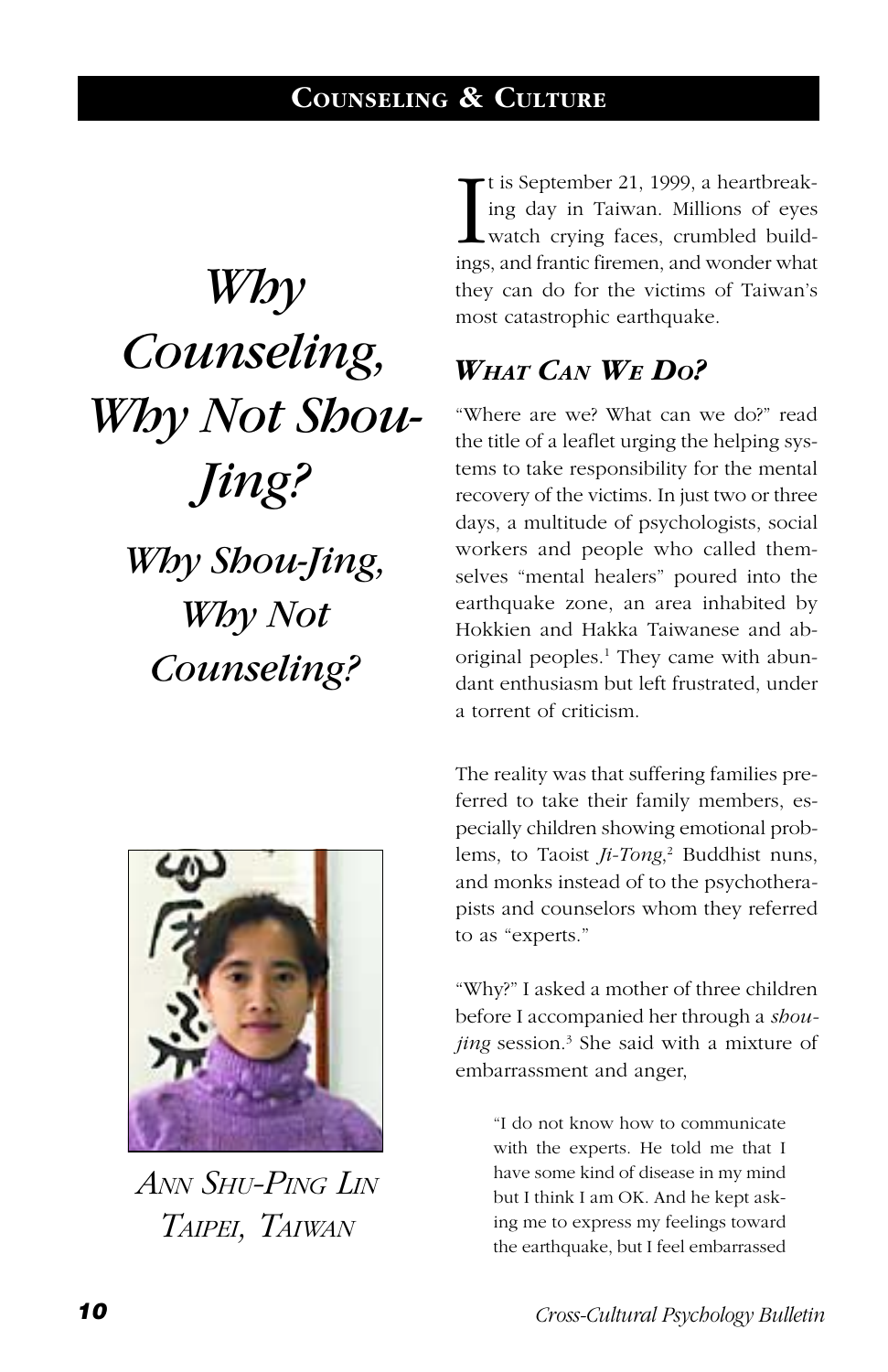if I tell people my own feelings. But I do really need someone to talk to because I worry about my daughter and sons a lot and I am afraid that the gods will punish us again. [By sending another earthquake.] I went to a Master in the temporary temple and she taught me how to deal with the situation. How to calm my anxieties through worship and helping others. How to accept the grief as an arrangement by the gods. You know that our people have done so many things wrong ... It is always a Master who tells me what to do and I feel much better after I talked to her. And I think my children are going to be OK after the gods chase away the evil."

This woman's case is just one of many. The story became particularly embarrassing to the professionals when the newspapers highlighted the situation by printing a cartoon that portrayed victims running to the temple Masters for healing rather than to the experts. The pressing question that was subsequently discussed among academics was, why do people in need turn to the Masters instead of to universitytrained healing professionals? My own question was, are these clinical psychologists actu-

1 Native Taiwanese of two subcultures and languages, and the aboriginal peoples who preceded the Chinese to Formosa.

 $^{2}$  *Ji-Tong* (乩童): Term for a person who conducts Taiwanese alternative therapy rituals to solve a variety of problems, including physical illness, mental problems, family welfare, and so on. The person works through contact with a deity.

<sup>3</sup> Shou-Jing (收驚): A Taiwanese alternative therapeutic rite performed by a man who is given power by a deity (there are thousands of deities in Chinese religions and the man always uses the one who is worshiped in his temple). With some materials, for example, a small cup, rice, child's clothes, and joss sticks, the man dances crazily and has a dialog with the deity, who speaks through him. The purpose of the rite is to determine what is wrong with the client's children and to chase away the evil demon in order to calm the child's spirit.

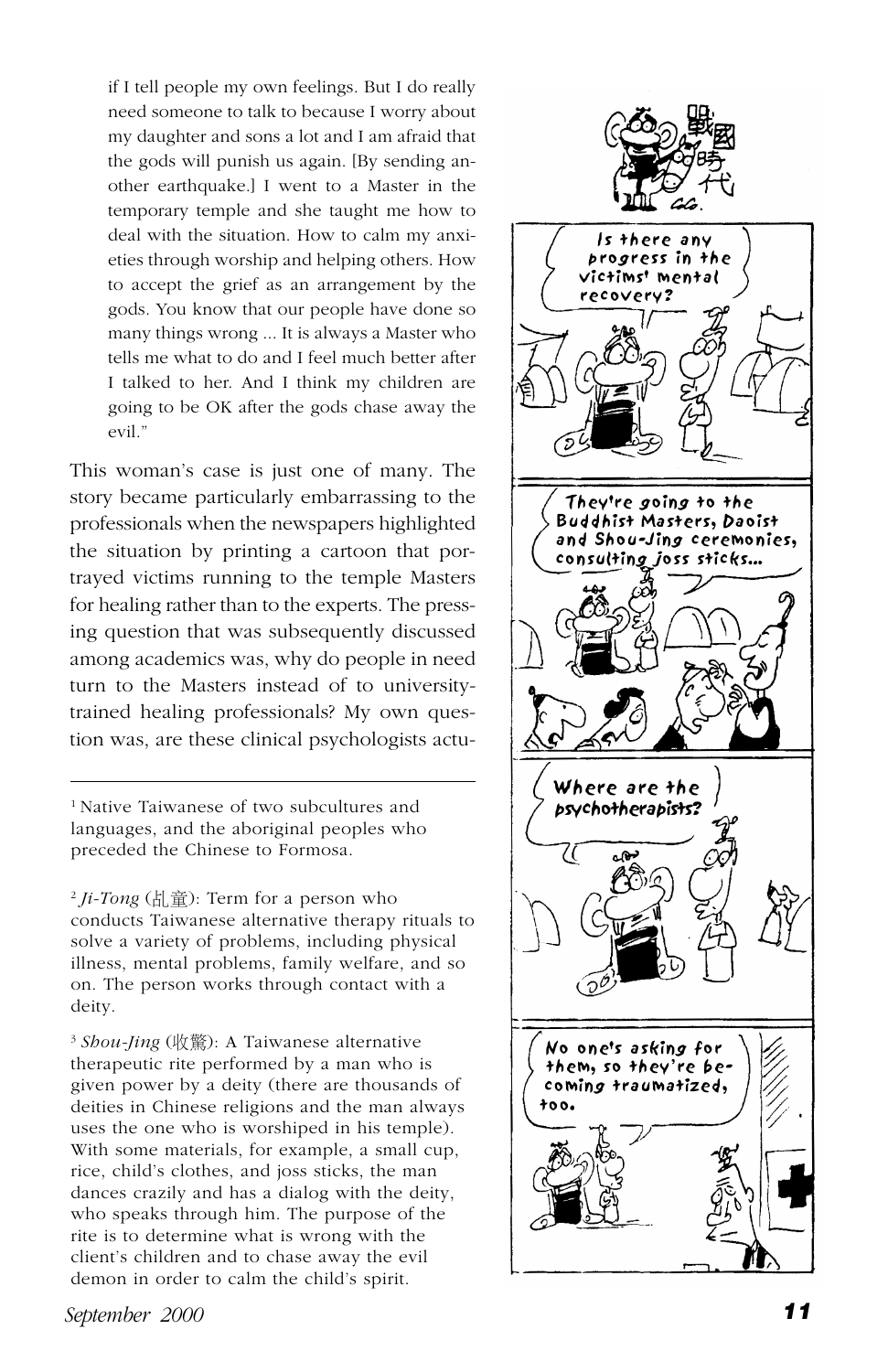ally aware of what their would-be clients are thinking, and if so, how would they respond to this attitude toward their field?

# *WHO ARE THESE PEOPLE?*

The first question could be rephrased as, why do professional helpers such as psychiatrists, counselors, and clinical psychologists have so much difficulty communicating with those who are suffering and "push" them away to the Masters? Are the professionals not well trained? Are the experts not devoted? Are the helpers not smart enough?

The answer is that the professional practitioners are trained too well in theories that are based on a Western (and middle class white male) worldview while their clients are rooted in a Confucian culture. The strategy they use to heal the suffering, the way they talk to clients and the notions they use to assess the clients are just not right for the clients. They lack a sense of cultural awareness—indeed, an awareness of their own culture.

When the professionals rushed into the disaster zone they tried to treat people using methods that they had learned from their Western theories. As multicultural counseling and therapy (MCT) specialists have pointed out, the appropriate application of therapeutic skills in any setting depends on both cultural awareness and relevant local knowledge. Now we can understand why the helpers were frustrated and headed back feeling helpless themselves.



CoCo・10月4日・中國時報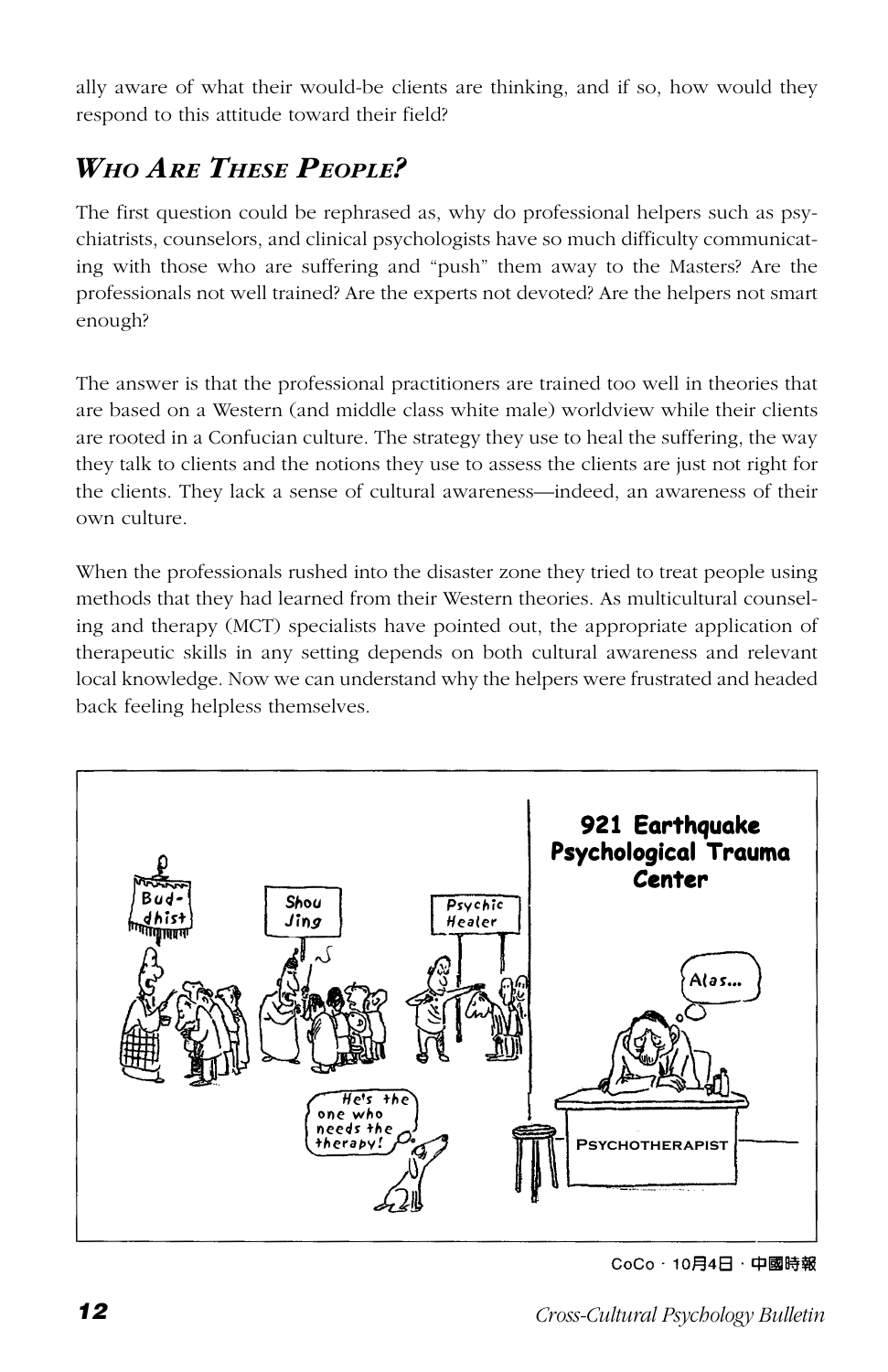Even as some culturally aware professionals try to identify cultural-specific psychopathologies and ways of healing, most of the clinical and counseling practitioners in Taiwan impose a Western worldview on traditional Confucian people. The result is a curious sort of "East meets West" story, but in this case everyone involved is yellow and they still can't understand each other.

It is the untrained alternative practitioners who are doing a better job. Rooted in their

*The result of professionals imposing a Western worldview is a curious sort of "East meets West" story, but in this case everyone involved is yellow and they still can't understand each other.*

understanding of their own culture, Masters employ culture-specific practices such as Zen (禪宗) meditation, *qi-gong* (氣功), spiritual chorus,<sup>4</sup> and preternatural rituals. These alternative therapies are not only highly popular in the countryside, but are also practiced in the cities. One can take a stroll down the streets of any large, metropolitan Taiwanese city and get a sense of how abundant the temples are.

I had an opportunity to discuss the situation with a Buddhist Master who was preaching at a service I attended. He told me it is his responsibility as a Buddhist to heal the wandering and suffering minds, and that he does more therapy than a professional therapist. He said, "I have read the Sutra that speaks of more than 50 personality types and I know exactly how to soothe the suffering." This Master holds an American Ph.D., and he tried to convince me that he is better prepared to do counseling through his knowledge of Buddhism than are academically trained experts. I came to admire him as a Master and to follow his guidance, and I became a better counselor because of this experience.

One day, feeling frustrated, I went back to the part of central Taiwan that had suffered the most damage and stayed in the house where I had lived for 10 days during our unsuccessful crisis intervention effort. I was looking for some way to come to terms with the experience. Chatting up a woman who had been injured while climbing out of her swaying building, I realized that she was also hurt psychologically. Tears came to her as she tried so hard to tell me the story of what she had encountered. I asked her if she had ever tried to ask for help. The answer was negative. Pressing the issue, I kept asking her if she realized that there are professional resources she could use to get help for her broken heart. Sobbing, she said yes, she

<sup>4</sup> Singing melodic Buddhist sutras loudly in order to calm the spirit.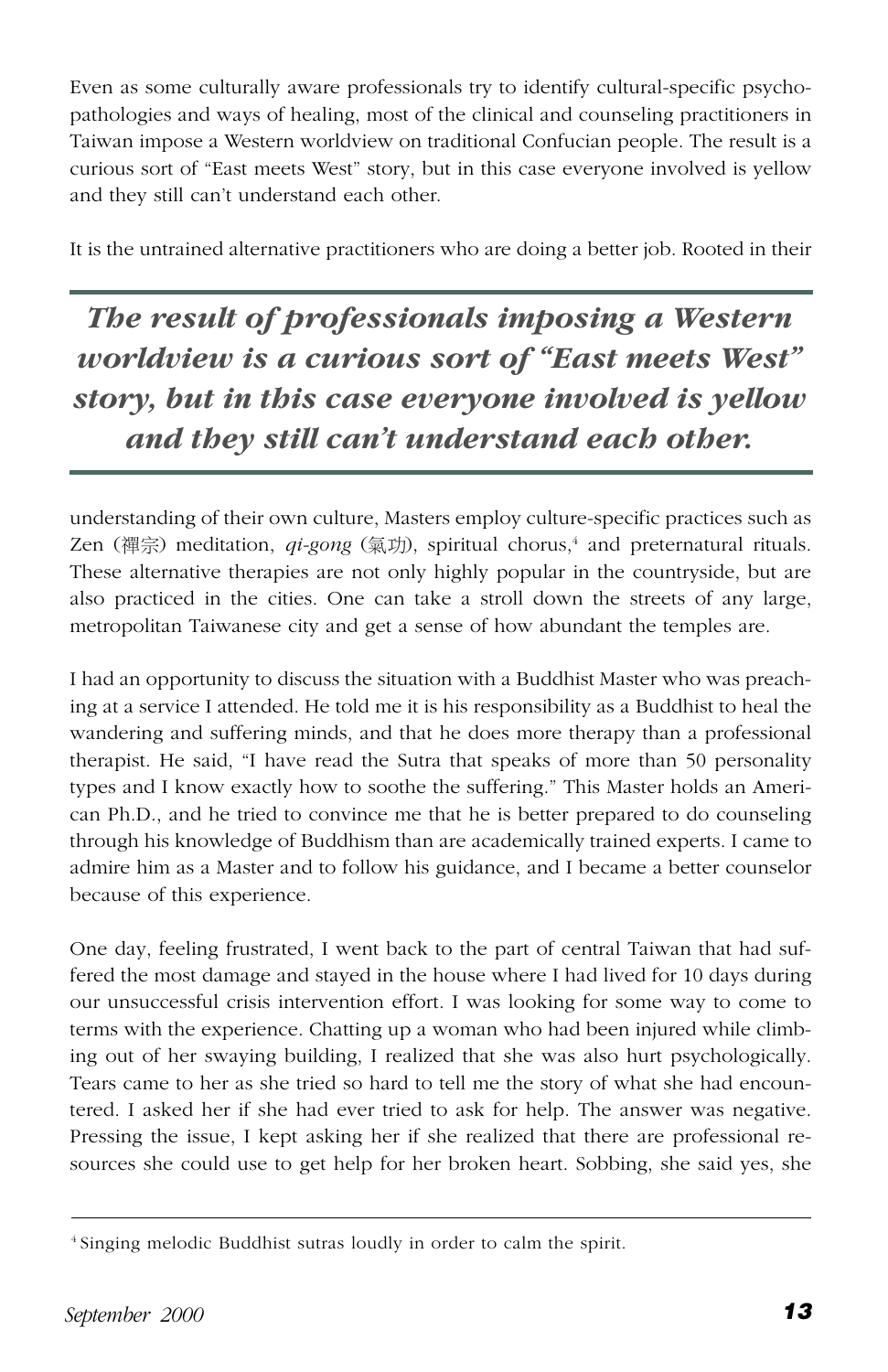knew of Buddhist rites, Taoist shelters and Protestant churches where she could go. She remembered how much they had done for her friends. I realized that she had no sense whatsoever that professional counselors and therapists in the area could be of any help for her problems. I was saddened not just by her situation, but also by the pitiful contribution of my field to her well being.

Wandering down a street that had been destroyed, I came upon a *Xin-An* (Heart-Peace) sanctuary run by a Buddhist organization.<sup>5</sup> Women and children were reading the sutras aloud. I found my own peace of mind listening to the chanting of these angels.

I had the opportunity to interview the minister of social welfare for the Taichung District on the one-year anniversary of the earthquake. He admonished the counselors directly: "Counselors and therapists should be less superficially concerned about their own dignity, and get down to earth with the people and their culture."

# *BACK TO OUR AIR-CONDITIONED OFFICES!*

I think I have a good idea about the kinds of experiences people had with the experts and how they came to view them. Now I'm eager for an answer to my second question: Are clinical and counseling psychologists aware of what happened? Unfortunately, instead of taking time for introspection about what their science had failed to do, the professional healers went back to Taipei and conducted numerous conferences. American experts were invited to contribute their knowledge of PTSD, so as usual the focus was on Western approaches without any particular sense of what the victims actually needed or wanted. At one conference, annoyed, I asked a clinical psychologist, "Isn't it our responsibility to integrate West and East and expand our discipline to the global village?" "You're asking for a revolution!" was the reply.

# *ABOUT THE AUTHOR*

Ann Lin (林海 萍) has a Master's Degree in Social and Cultural Psychology from National Taiwan University where she is now a research associate studying the meaning of wellness in Chinese culture. She is a counselor at Taipei Physical Education College and contributes counseling columns to Taiwan magazines. She plans to enter an American doctoral program in multicultural counseling and psychotherapy later this year.

Department of Psychology annlin007@yahoo.com National Taiwan University **ann139@sinamail.com** Taipei 10764 Taiwan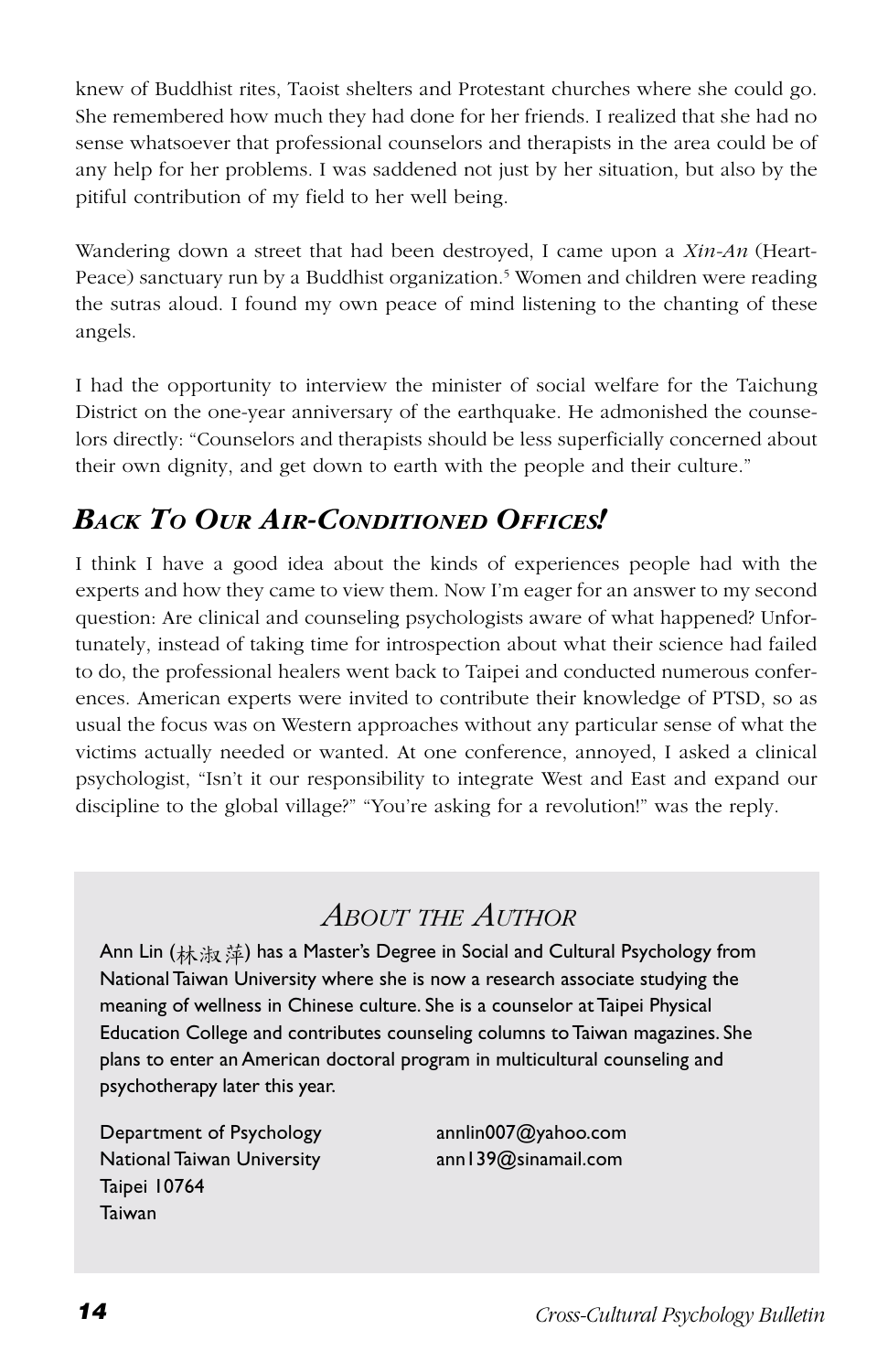And none of the professionals seemed fazed by the cartoons that ridiculed them! Some professionals resorted to criticizing their colleagues' techniques, while others simply attributed the victims' complaints to lack of education. A few went so far as to assert that the concept of psychotherapy originated in the modern West and is therefore designed implicitly for wealthy, civilized people.

# *CONCLUSION*

One of the impediments to a culturally-appropriate counseling in Taiwan is the ongoing battle between the clinical and counseling fields over credentialing. Lacking agreement between the parties, lawmakers are unwilling to pass a licensure statute.

So although we Taiwanese think of ourselves as a civilized nation, we still have no authentic and unified accreditation system for mental health practitioners. One result of the unclear status of mental health services in Taiwan is a shortage of therapists and counse-

*Perhaps we should leave emotional problems to the province of the Masters and hide in our air-conditioned university offices writing grant proposals.*

lors. Another is that the energy devoted to tribal warfare is lost to the more important project of developing a culturally appropriate science.

As a person who has studied numerous Western counseling theories while at the same time performing years of Zen meditation, I am fully convinced that mental health professionals in Taiwan should pay more attention to their own culture and incorporate local practices, such as mediation, which are right for the Taiwanese. Urbanization and modernization exact a heavy toll on mental life, so it is our duty to develop culture-based counseling methods to help people cope with social change.

If counseling and therapy professionals learn to conceptualize and treat their clients more effectively, perhaps we will feel less burned out and discouraged. Or, we can leave emotional problems to the province of the Masters and their culturally attuned techniques, refined indigenously over centuries, and hide in our air-conditioned university offices writing grant proposals.

<sup>&</sup>lt;sup>5</sup> There are several Xin-An  $( \hat{U} \hat{\mathcal{F}} )$  sanctuary sites run by the Buddhist organization, Dharma Drum Mountain (法鼓山), in central Taiwan. They aim to heal people with love and care based on Buddhist principles.. The volunteers visit the victims' families frequently and make friends with them so that they know exactly what the families need. They also have a fund to support the families. They are doing things that counselors and psychologists "can't" do and "won't" do.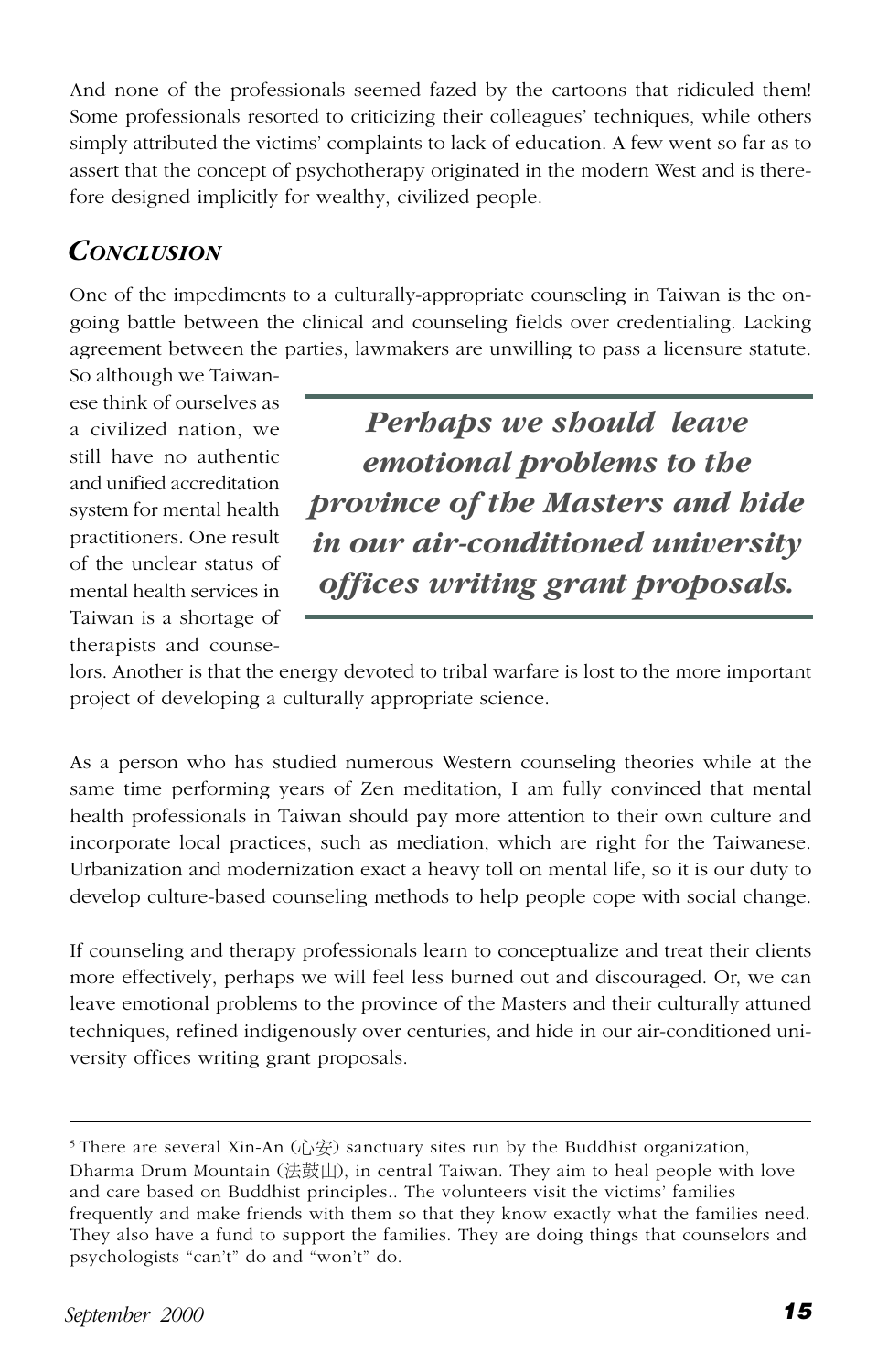# **IACCP**

<span id="page-17-0"></span>*We Had An Unforgettable Year (June 1999 - July 2000) and a Week Long Cross-Cultural Feast in Pultusk*

# *Report on the XV Congress of the IACCP*

*PAWEL BOSKI WARSAW, POLAND*

**D** oes your memory of the great<br>Year 2000 still contain an image<br>of the river Narew's lazy meander Year 2000 still contain an image of the Polonia Castle in Pultusk? or of the river Narew's lazy meander through the meadows? the Opening Ceremony when the electricity went out? the Banquet when the canons roared and fireworks lit the sky, while two noblemen fought a duel? the students in their yellow tee-shirts hurriedly trying to meet your requests and to locate your lost luggage? And, on the intellectual side—some keynote addresses, some symposia and debates, your own presentations?

Perhaps you do. Some colleagues wrote letters in which these memories rang vividly and reported nice evaluations that sounded sweet to my and our students' ears. Thank you for these reassuring words and commentaries. For me, the week of July 15 - 21 was the highlight of my life; the largest party I may ever expect to throw: A week-long party when the host was responsible for providing the context for intellectual exchange; food and housing, and leisure-cultural activities. Sure, it was quite a job but I wanted to take on the task and carry it through.

Today, I want to share with you some facts about the Congress as well as background information and afterthoughts.

# *CONGRESS STATISTICS AND FUNDS*

Believe it or not, it is not easy to give the exact count of people who have participated in an academic event. This is because there are always, besides normal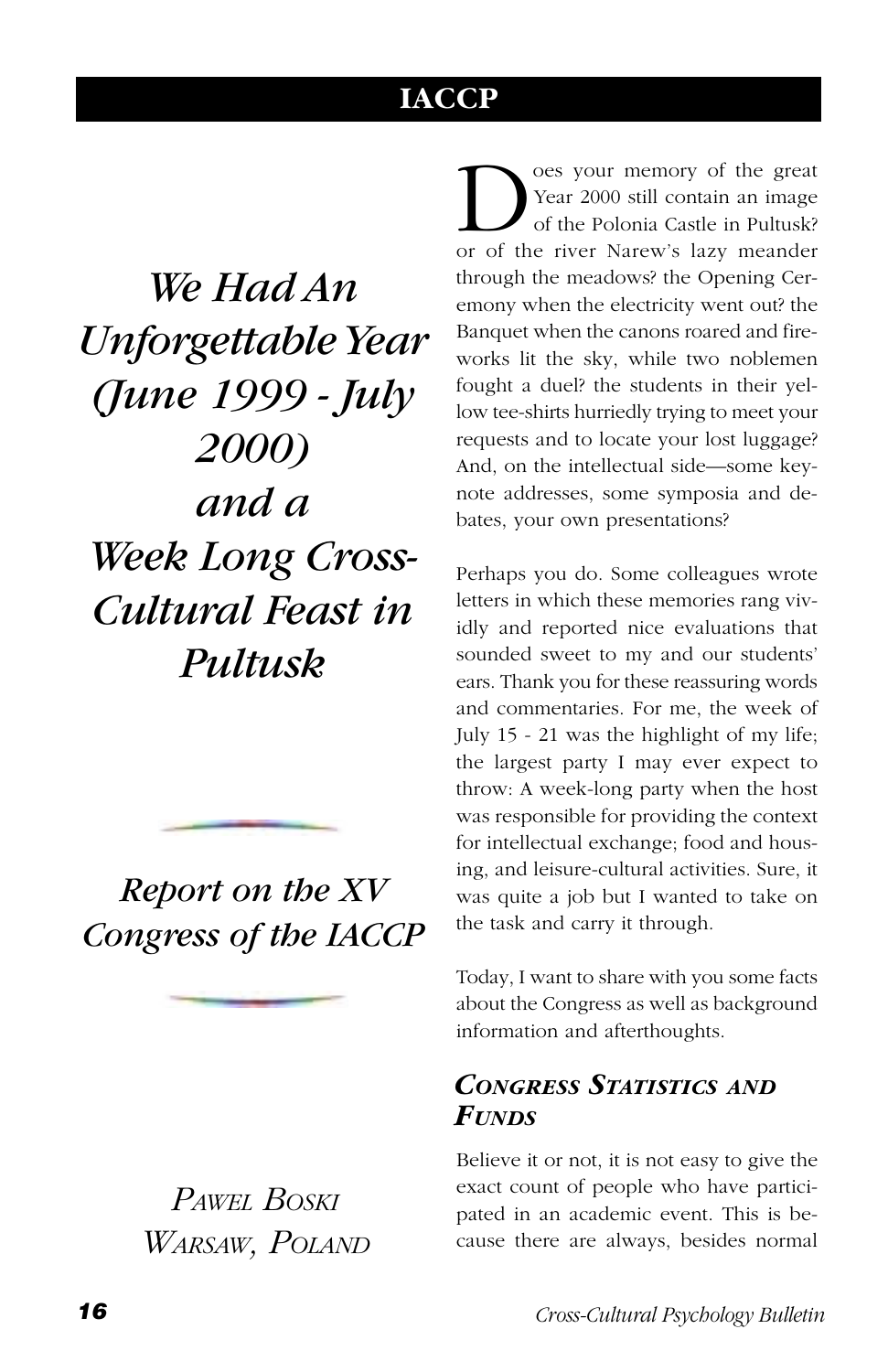(i.e. fully registered) participants, some people who are only partially involved. Walt Lonner wrote in his post-Bellingham '98 report:

All things considered, my best account is that somewhere between 575-600 people attended at least one of the sessions, and that on the peak days of August 4 and 5 there were about 525 people on campus who attended many of the sessions *[Bulletin, 1998, 32(2), p. 17]*

The above quotation is certainly applicable to the Pultusk situation as well: Since Reality is jealous to keep her secrets hidden, we can only approximate the Truth through our cognitive efforts. Of one thing the organizers are sure, however, the attendance record that was set at the Bellingham Congress remains solid after Pultusk, and it remains a target to be beaten sometime in the future. Our estimates of participation are tabulated in the sidebar.

Our best estimate is 378 participants, including a large number (70) of accompanying persons. We counted 308 scholars who were involved actively in the scientific program. I added 72 students in cross-/cultural psychology from Warsaw School of Advanced Social Psychology who were responsible for organizational matters (53) and/or involved in student poster presentations (30).

Forty seven countries were represented at the Congress. The number of participants from Eastern/South-Eastern Asia has noticeably increased, while some regions, such as Central-



Eastern Europe (except Poland), Arab countries, sub-Saharan Africa and Latin America, showed conspicuously low attendance rates. This situation is also reflected in publication statistics: cross-cultural psychology remains the scientific enterprise of Anglophone countries and North-Western Europe while considerable gains have been made in the Far East [see publication report in JCCP, 2001(1)].

The landmarks of the scientific program were (as usual) the Keynote Lectures. Invited speakers included nine distinguished scholars who focused their deliberations on various aspects of relations between culture and psyche. As the excellent talk on "Identity in the Era of Globalization" by sociologist/philosopher Zygmunt Bauman illustrates well, we intentionally invited some scholars from outside of psychology.

Harry Triandis and Geert Hofstede, two distinguished scholars in the field of crosscultural psychology, were specially honored during the Congress. An invited symposium was organized by John Adamopoulos in tribute to Harry's contributions. Another important event carrying his name was a session featuring the winner of Harry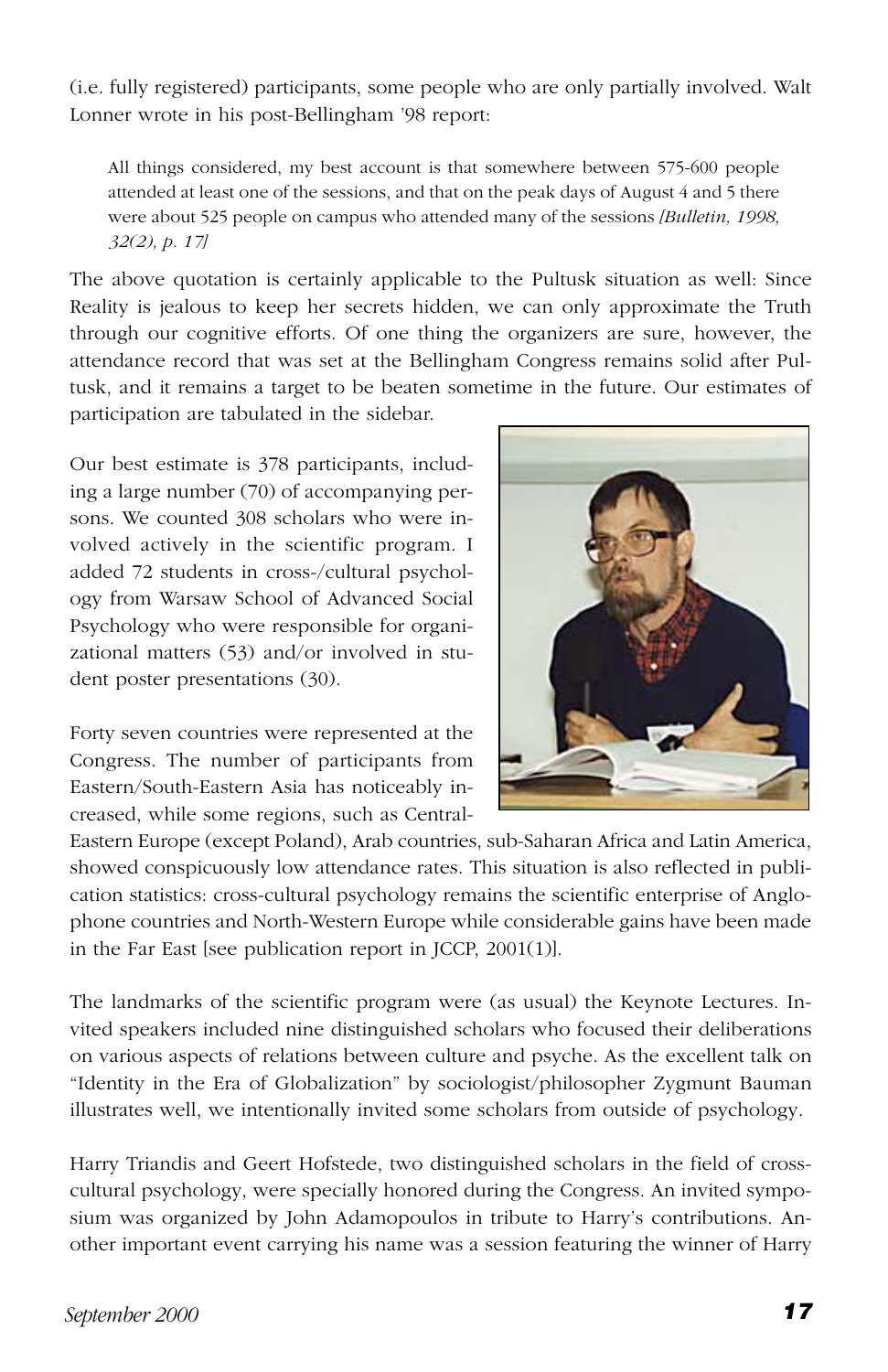

and Pola Triandis Doctoral Thesis Award, Candan Ertubey.

Geert Hofstede has had his book *Culture and Organizations* translated into Polish and the Congress offered him a platform for launching this title. Also, a roundtable on Femininity – Masculinity gave the occasion to discuss issues related to this important dimension of culture, of which Geert is the initiator.

The program featured 34 symposia, nine of them were large, three hour, double sessions. Symposia gave the typical profile of the discipline: most exploited were the themes of acculturation, child psychology, industrial/organization, and conceptual/ methodological issues. Very well prepared symposia were convened by the Asian Association of Social Psychology (the personal touch contributed by Uichol Kim should be emphasized here); these symposia covered indigenous topics from the region.

Individual oral papers were grouped in 35 thematic sessions, most of them again in a double session format; these sessions covered approximately the same range of topics as symposia.

# *"New Directions in Cross-Cultural Psychology" will be free for all colleagues who were registered for Pultusk 2000.*

The number of poster submissions was lower than usual. Worth mentioning in this context was the student poster symposium which gave our students at the Division of Psychology of Cross-Cultural Relations, Warsaw School of Advanced Social Psychology an opportunity to present their work. Judging from the immediate reactions by accomplished scholars, the risk of including student essays and empirical work to the scientific program of the Congress was worth taking.

I was prompted by our President, Michael Bond, to include "Meet the Senior" evening sessions. They were interesting, informal get-together encounters, well attended by large groups of students and younger colleagues, who took advantage of "seeing the names".

# *FINANCIAL MATTERS*

In Bellingham, the Executive Council reprimanded me for the size of the proposed Pultusk Congress registration fee. The binding decision was: The low end all inclu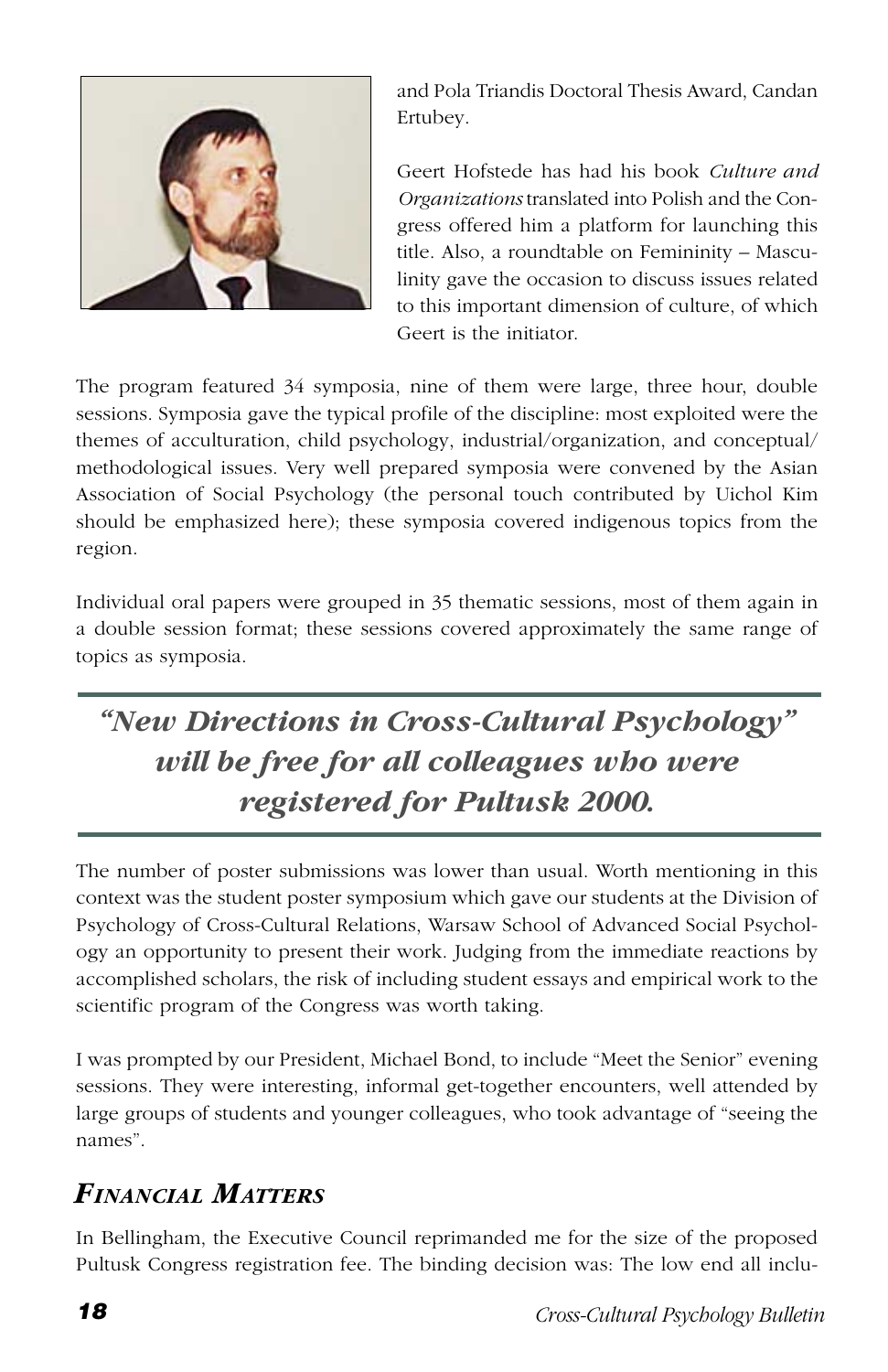sive cost shall not exceed US\$ 315.00. I did my homework seriously and the conditions were met. The registration fee for full five days of the Congress was US\$ 280.00, including full board (three meals), the opening reception, banquet, cultural activities, and the Proceedings volume. On top of this, low cost participants had to pay for their housing at a student residence, which varied from US\$ 25.00 to for US\$50.00 for five nights! Thus, one could have his/her spiritual and physiological needs taken care of during a period of five days for just three hundred and five dollars. I think, it was a very fair deal! Accompanying persons, students, and persons from less affluent countries who wrote to me directly about their difficulties paid 50% reduced fee, US\$140.00. The Congress expenses for 192 out of 378 fully registered participants and accompanying persons were within the low bracket of US\$305.00-330.00. I think we were as affordable as possible. However, we could not sponsor air tickets even though some

# *CONGRESS STATISTICS: PARTICIPANTS*

| Ι.                | United States  63              |
|-------------------|--------------------------------|
| $\overline{2}$ .  | Germany  32                    |
| 3.                | Netherlands  25                |
| 4.                |                                |
| 5.                |                                |
| 6.                | South Korea<br>$\overline{16}$ |
| 7.                | China: Hong-Kong  15           |
| 8.                |                                |
| 9.                | Australia  13                  |
| 10.               | France  11                     |
| Н.                |                                |
| 12.               |                                |
| 13.               |                                |
| $\overline{14}$ . |                                |
| 15.               |                                |
| 16.               |                                |
| 17.               |                                |
| 18.               |                                |
| 19.               |                                |
| 20.               |                                |
| 21.               |                                |
| 22.               |                                |
| 23.               |                                |
| 24.               |                                |
| 25.               |                                |
|                   |                                |

**Total ................ 378 (+***72***)**

|                 | United States  63    | 26.             |                            |
|-----------------|----------------------|-----------------|----------------------------|
| 2.              | Germany  32          | 27.             |                            |
| 3.              |                      | 28.             |                            |
| 4.              |                      | 29.             |                            |
| 5.              |                      | 30.             |                            |
| 6.              | South Korea  16      | 31.             |                            |
| 7.              | China: Hong-Kong  15 | 32.             | Switzerland  2             |
| 8.              |                      | 33.             | Guinea Bissau  2           |
| 9.              |                      | 34.             |                            |
| $10^{-1}$       |                      | 35.             |                            |
| $\mathbf{L}$    |                      | 36.             |                            |
| 12.             |                      | 37.             |                            |
| $\overline{13}$ |                      | 38.             |                            |
| $\overline{14}$ |                      | 39.             | Columbia  1                |
| 15.             |                      | 40.             |                            |
| 16.             |                      | 40.             |                            |
| 17.             |                      | 41.             | New Zealand  1             |
| 18.             | Singapore  6         | 42.             | Philippnes                 |
| 19.             |                      | 43.             |                            |
| 20.             |                      | 44.             |                            |
| 21.             |                      | 45.             |                            |
| 22.             |                      | 46.             | Venezuela                  |
| 23.             |                      | 47a.            | Poland - regular  21       |
| 24.             |                      | 47 <sub>b</sub> | Poland - student*72        |
| 25.             |                      |                 | *organizers and presenters |
|                 |                      |                 |                            |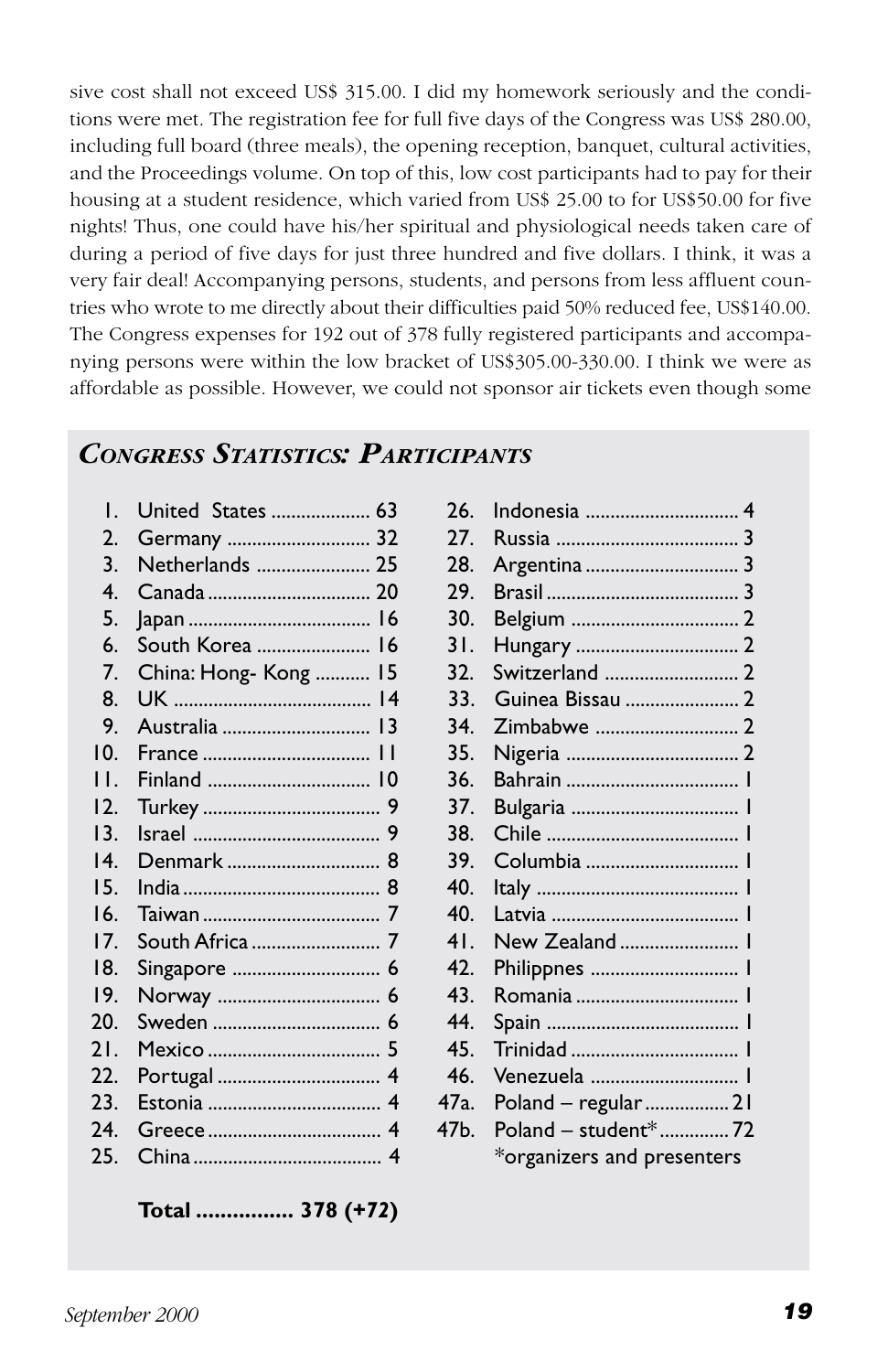of our colleagues wished we could.

Each Congress becomes history when the volume of Proceedings is published, so let me repeat: *New Directions in Cross-Cultural Psychology* will be free for all colleagues who were registered for Pultusk 2000.

At this juncture I should express my thankfulness for the Committee for Scientific Research (a ministerial level agency in Polish Government) for supporting the Congress with a US\$ 12,000 grant; the volume of Proceedings will also receive a publication grant. In addition, our hosting institution, the Pultusk School of



Humanities, rented its facilities (lecture halls and student residences) at cost.

Altogether, our expenses were approximately US\$140,000 while the registration and government grant generated income of US\$152,000. The remaining US\$12,000 will be used for expenses related to the production of the Congress proceedings.

# *How Din It All BEGIN?*

We should perhaps have a secret society within IACCP of congress organizers to share these memories and experiences, which are so unique. As long as this is all taken on by personal involvement and enthusiasm rather than by professional companies, being a congress organizer is both highly demanding and equally rewarding. There is a flare of romanticism and a thrill of the unknown...

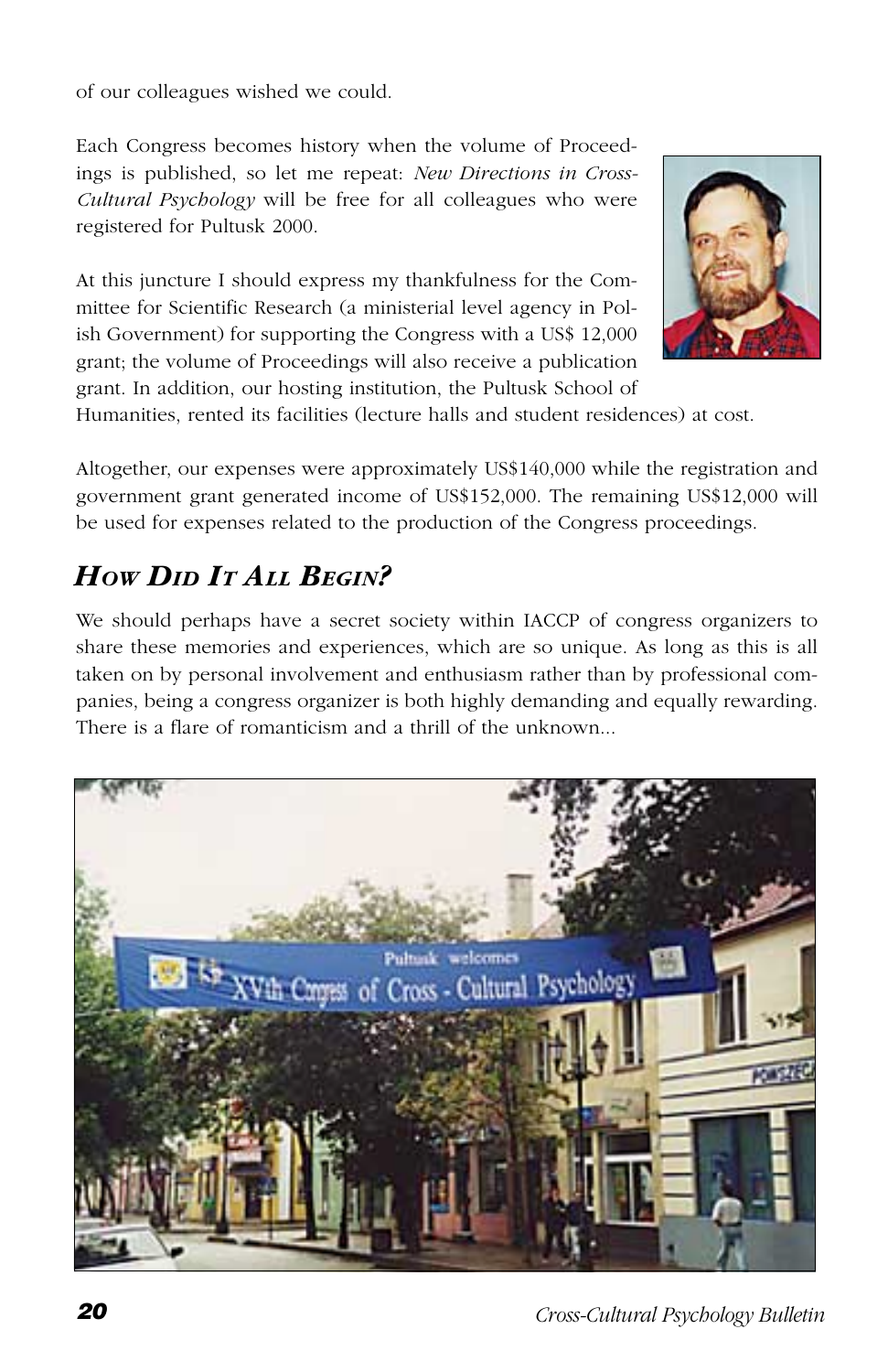In my case it all started one day in the Summer of 1996, when I visited Pultusk by chance and was seduced by its combination of natural beauty and historical serenity. "This is an ideal location for an IACCP Congress," I said to myself. A few weeks later in Montreal I announced my plan to organize the Year 2000 Congress with Pultusk as its site. This was still a preliminary idea rather then a final commitment. At that time, the Pultusk School of Humanities was still in its infancy, the construction of their campus and student residences had not yet begun. But when in 1997 I contacted the Rector, he showed interest and assured me of their ambitious construction plans. The idea was taking shape. In Bellingham I was able to present a video where the key institutional players were advertising the site and you could see the town in the background. The progress report was basically accepted by the EC with two warnings issued. One was the aforementioned demand to keep the costs low; the other was only half-serious. Michael Bond asked me what would happen to the Congress if I die? Since I couldn't provide the name of a potential substitute, I had to convince him of the good state of my health.

Back home, I was still in slow motion. It took a long time to make a final deal with the Pultusk School of Humanities on renting their facilities at affordable costs. We were running behind schedule and the first announcement was ready just in time for the Graz Conference at the end of June 1999. Walt Lonner, the previous (and highly successful) organizer, advised me in Graz to start counting days. By then my only collaborator was Greg Mizera, who prepared the logo (the Roosters) and set up the web page. I started counting hours every day—it became a full time job. During the Fall of 1999 I contacted many scholars within and outside the ranks of IACCP to get the first quality keynote speakers. The idea was to bring together the cross-cultural and the cultural psychologists, a goal that had always failed in the past. I was not very successful either: Anna Wierzbicka, Michael Cole, Richard Shweder, Jaan Valsiner, Hazel Markus—all declined for various reasons.

Submissions started to come in at the beginning of Year 2000. Even after the January deadline was extended, I kept receiving contributions well into Spring. Quite a number of late submissions were still accepted in May! Usually they were accompanied by comments like: "I just learned about the Congress."

With just five months to go, I was blessed by incredible help from a crew of student-organizers. Fifty three of them, all in the MA program "Psychology of Cross-Cultural Relations" were enrolled in a course called "Organization of International Congress". Each person had to pass three criteria: reasonable command of English; good interpersonal and cooperation skills; and willingness to dedicate time and effort. They took control of registration, trans-

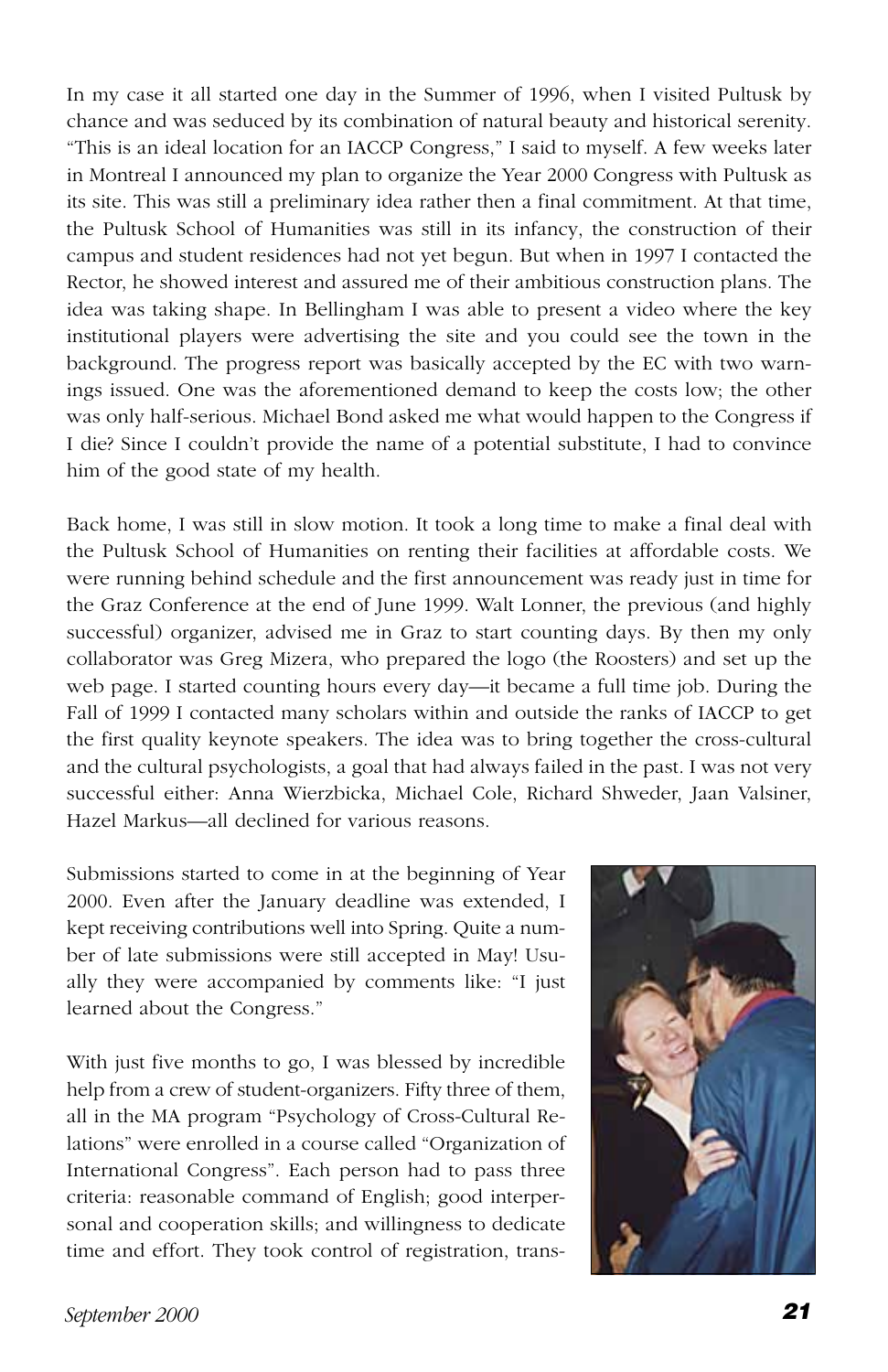port arrangements, housing, catering, tourism, the program schedule and the book of abstracts; and gadgets for the bag. A group responsible for the *Congress Daily* was one of the latest additions.

Watching and supervising the creative initiatives of our students, I convinced myself that we could not fail badly. As the Congress approached, answering large numbers of personal



messages became my own principal activity. Many messages concerning financial constraints and requests for fee waiver bombarded me daily. But even the 50% reduction was not sufficient for many. With their monthly salaries around US\$50.00 or so, colleagues from nearby post-Soviet countries such as Ukraine or Georgia could not afford to come to Poland. It would be a conservative estimate that we lost about fifty potential participants (who sent their abstracts) this way.

# *I can not escape the impression that the scope of interests reflected within IACCP Congress programs and publications is relatively narrow.*

Last minute disasters may always happen. I had to face two of them. First, because of a reshuffle in the Polish cabinet, the medieval historian professor Geremek resigned as Minister for Foreign Affairs and backed out of his previous commitment to give the opening lecture. The second one was the power failure (due to a heavy storm) just at the time of the opening ceremony. The string quartet performed in candlelight. But this event created a unique atmosphere of its own, which set the climate for the whole Congress.

# *SOME AFTERTHOUGHTS*

### *1. REACHING OUT TO <sup>A</sup> WIDER RANGE OF POTENTIAL PARTICIPANTS*

The field of culture-related psychology has become broadened and diversified during the last decade or so. Many researchers are not members of IACCP or are grouped around other centers of intellectual gravity, such as *Culture & Psychology*. There is no reason to fence ourselves off inside the same research issues and personalities.

We should face the reality that the founding fathers of IACCP and its brand of crosscultural psychology have approached the age of retirement. There may be a generation gap, difficult to narrow, but the active search for new members and fresh ideas becomes – in my view – a matter of survival. I can not escape the impression that the scope of interests reflected within IACCP Congress programs and publications is relatively narrow. While acculturation is one of the trademarks of our field, many related topics, such as intercultural communication, education and training are hardly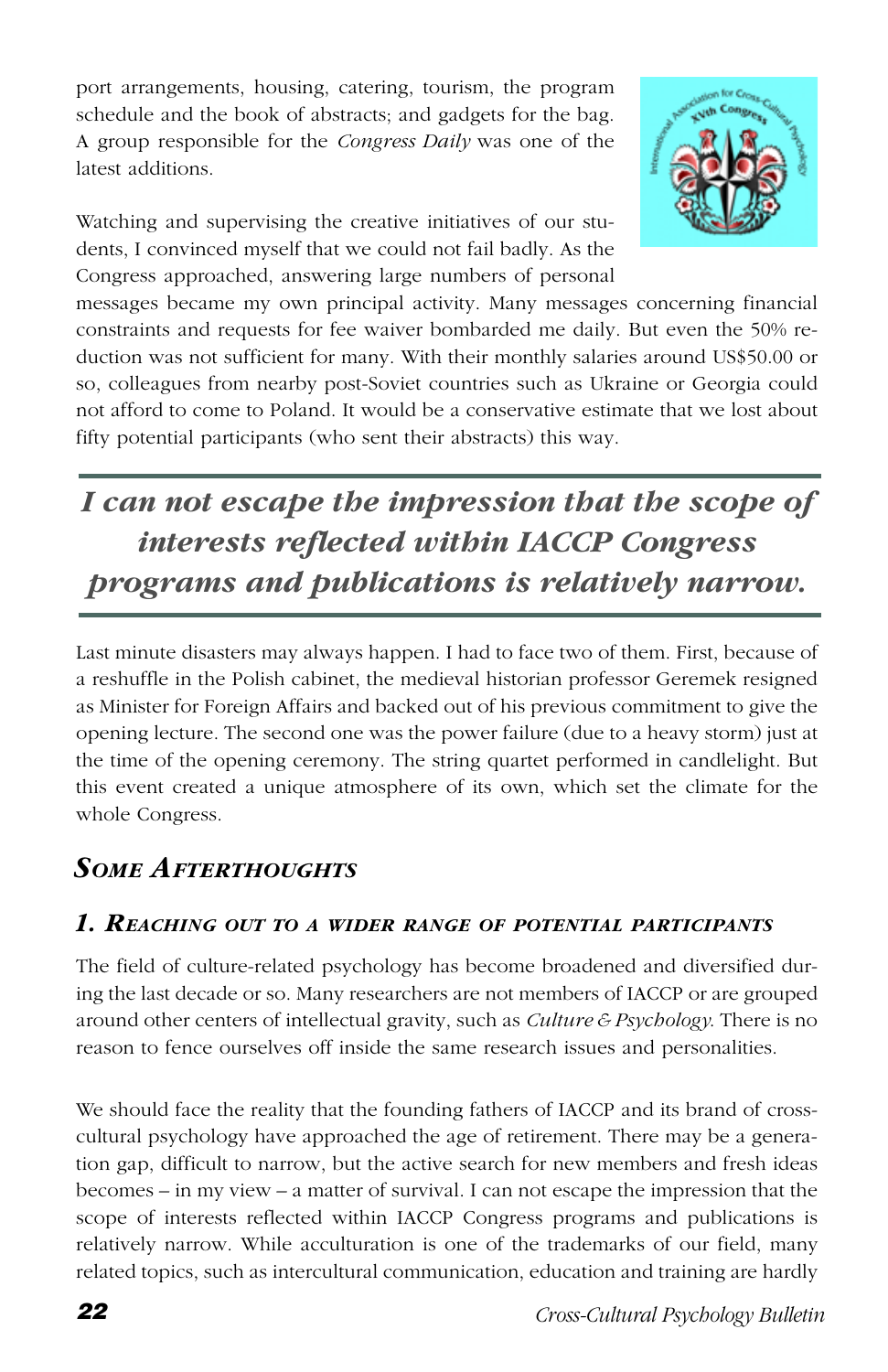covered; conversation or discourse analyses are virtually absent. Other themes to which I may have some biased preference are: culture perception, symbolic interpretation, evaluation and identity. When the adjective "social" is substituted here with "culture," the self-evident meaning of these terms may cause some of you to raise your eyebrows, I am afraid. Religion, the arts, family, politics, sex, cuisine and lifestyles are examples of other important parts of culture-embedded human life rarely investigated by psychologists of our genre.

We face other problems too. Any Congress organizer will perhaps agree with me that a considerable number of submissions fall short of cultural or indeed of any general psychology standards. Yet in order to avoid discouraging people, and for the purpose of conducting congresses of medium size, rather than small, exclusive seminars, we accept anyway.

In conclusion I would urge that the Executive and next Congress organizers do everything possible to reach out to IACCP outgroups that choose not to attend our meetings for purely social identity reasons rather than due to substantive disciplinary or theoretical differences. Our mission should be to integrate the field of culture and psychology, rather than to stabilize its purely organizational diversification.

# *2. MONEY*

My most difficult moments during the preparations for Pultusk were continuous appeals for financial support. Human heartedness was not sufficient; for many potential participants the special discount offer of US\$ 140.00 plus travel costs was beyond their reach. The Witkin-Okonji Award can not solve this increasingly difficult problem. In solidarity with our less fortunate colleagues, we should look for new solutions. One option would be to sponsor co-researchers if a study were conducted in a country which can not support its scholars. Another direction would be for IACCP to become more active in the field of international academic assistance programs. The European Union is definitely one such target, although my application failed to receive a conference grant under the category of "Accompanying Measures". The organizers of the Stockholm IUPsyS Congress were perhaps more successful, since some of our colleagues who did not turn up in Pultusk received a considerable amount of support from Sweden.



The stability of our future in the 21st Century depends to a large extent on how successful IACCP will be in adapting to financial imperatives of our global environment. If we are to survive, these matters can not be left alone for self-responsibility of individual "club" members.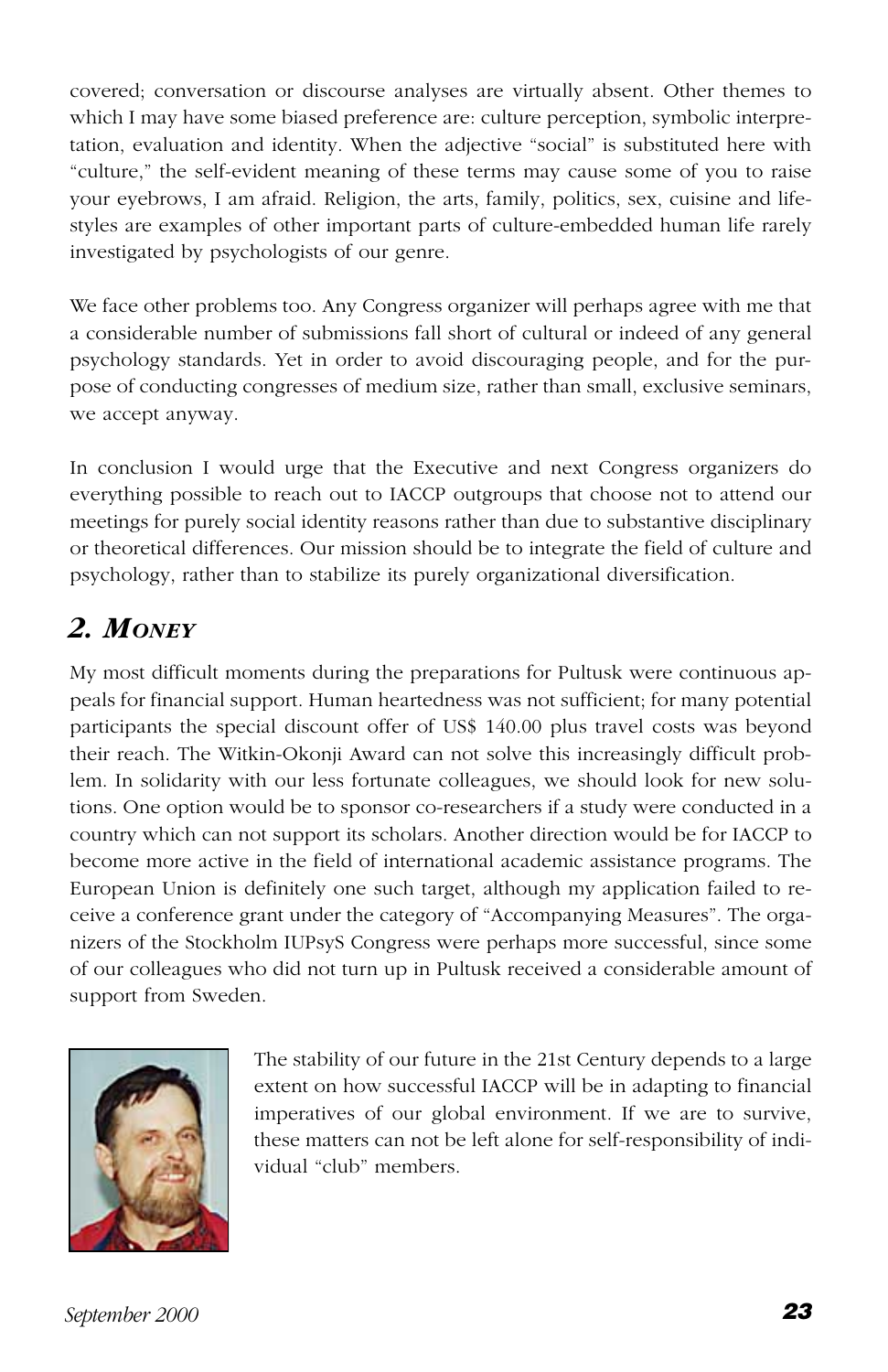# **IACCP**

# <span id="page-25-0"></span>*Report of the Treasurer*

*August 1, 1998 to May 31, 2000*

*Delivered at the XV Congress of the IACCP Pultusk, Poland, July 16-21, 2000*



*THEODORE M. SINGELIS, TREASURER CHICO, CALIFORNIA, USA*

Since the last Congress in Bellingham,<br>
Washington, the Treasurer's office<br>
has resided at California State University, Chico. As Treasurer, I am pleased ince the last Congress in Bellingham, Washington, the Treasurer's office has resided at California State Unito deliver this report which contains a number of items concerning the financial status of the Association and the operation of the Treasurer's Office. I welcome your comments and suggestions on how I can better serve your needs.

## *OVERVIEW*

During the last two years the resources of the Association have been stable. We have enjoyed a slight increase in membership, partly due to strong attendance at the  $24<sup>th</sup>$  Congress in Bellingham. The increase in dues that was approved in 1996 in Montreal has been sufficient to keep the Treasury on an even keel. No increase in dues is currently anticipated. Although we have approximately the same amount of cash in the bank now (\$39,988.37) as two years ago (\$38,302.78), approximately \$14,500 of this is in the Harry and Pola Triandis Fund which has nearly doubled since the last meeting in 1998. Overall, the organization is stable and healthy but continuing increase in membership will be necessary to ensure the future without an increase in dues.

# *FINANCIAL STATEMENTS*

The attached financial statements were generated by our accounting software. The "Income and Expense Sheet" shows where the money came from and where it was spent. The "Balance Sheet" shows the current financial status of the Asso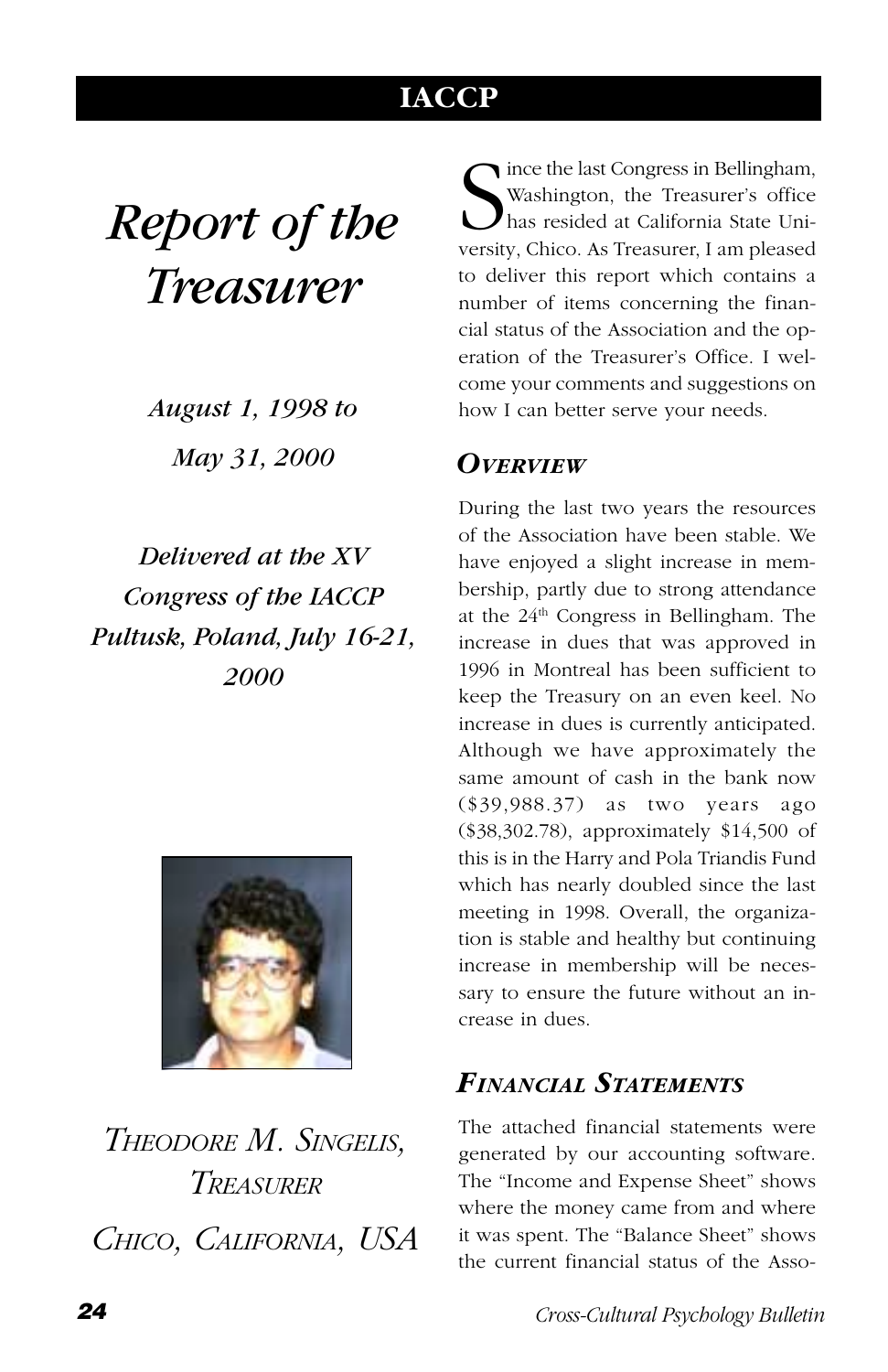ciation. The paragraphs below give additional information on the statements. Should you have any questions, please do not hesitate to ask me.

# *MEMBERSHIP AND DUES*

Currently the IACCP consists of 848 active members from 71 countries – 621 members in good standing and 227 probationary members whose dues are in arrears one or two years. Members from outside the USA continue to outnumber members from the USA by about two to one which makes this organization truly international. At the time of the last Treasurer's Report in 1998, there were 687 active members – 591 in good standing and 96 probationary. Thus, we have experienced approximately a 23% overall increase in membership, however the number of paid members has increased by only 30 or 5%. The increased number of probationary members may be due to the people who joined for the 1998 Congress and have let their membership lapse since then. We will make an extra effort to draw these probationary members back into good standing during the fall membership renewal period. Even the slight increase in membership experienced during the last two years is a healthy trend which, hopefully, will continue as interest in cross-cultural psychology increases and as members continue their role as promoters of the IACCP.

# *PUBLICATIONS*

Of the total expenses for the period, the *Cross-Cultural Psychology Bulletin* (20%) and *Journal of Cross-Cultural Psychology* subscriptions (27%) comprise the major portion. It should be noted that the expenses for the *Bulletin* include costs accrued over the last 4 years, but paid in the current period, and thus are higher than would normally be expected for a two year period.

In addition, an expense of \$9,094 is listed for the Printing of the Montreal Proceedings. This amount was more than covered by excess funds from that Congress which were given to the Association in the prior accounting period. Proceedings from the Silver Jubilee Congress in Bellingham are listed as an expense of \$7,050. Please note the Association took in an equal amount from individual book sales and payments from the Congress, shown under Income on the statement.

# *ASSISTANT TO THE TREASURER*

Since the fall of 1998, the assistant to the Treasurer has been an undergraduate English major at California State University, Chico – Maya Wiley. Working on an hourly basis and averaging approximately 10 hours per week, Maya has done an outstanding job of handling the day to day office chores. The costs of payroll continue to be quite reasonable.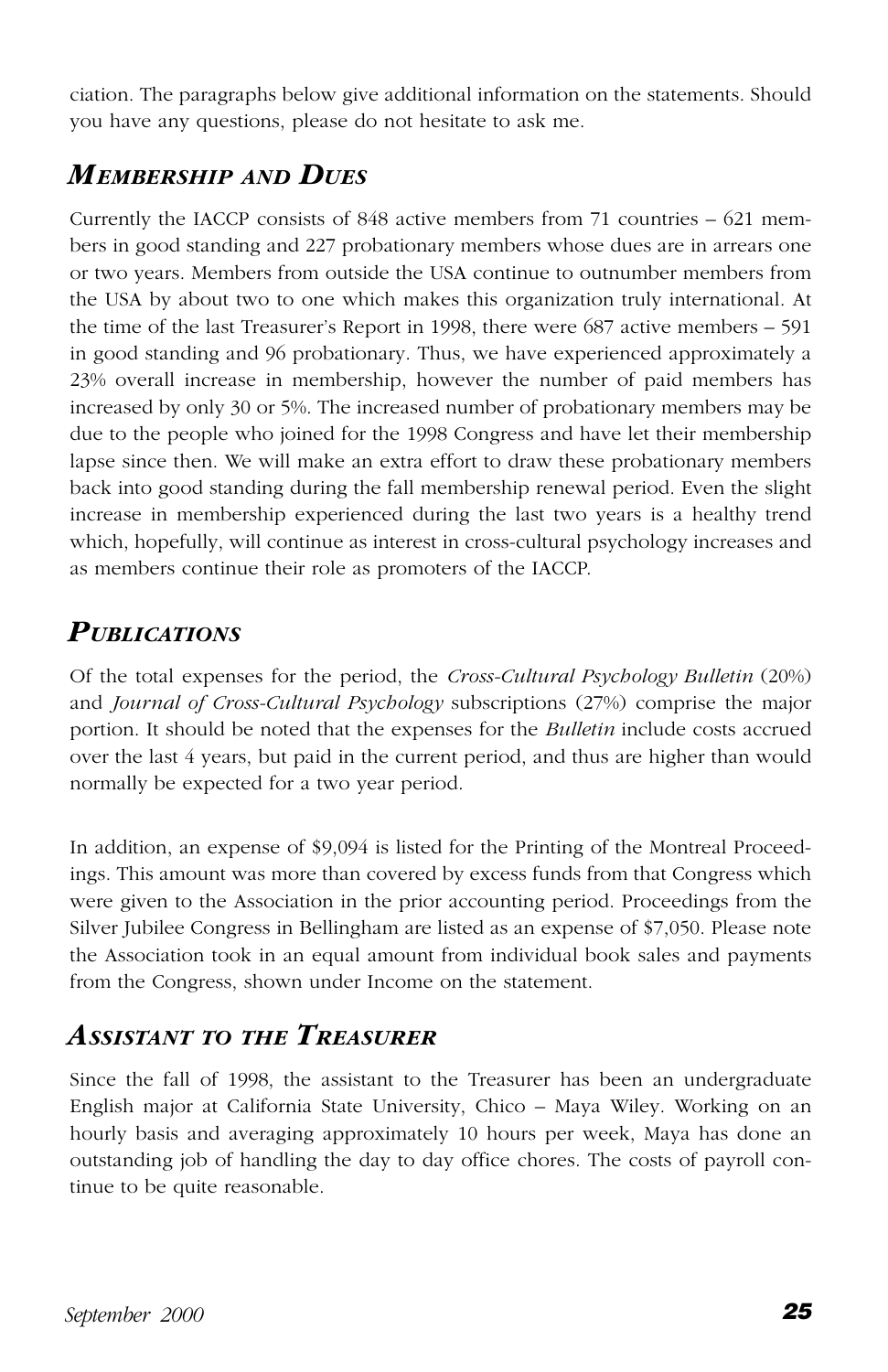# *FUNDS, AWARDS, AND CONTRIBUTIONS*

The Association received more that \$7,000 in contributions since August 1998. About \$880 was contributed to the Witkin-Okonji Fund to support participation in our Congress by members from underrepresented countries. These contributions were supplemented by the Association's funds to provide awards to 30 members who are attending this Congress. Please note that the current Income and Expense statement includes Witkin-Okonji Fund expenses from the previous Congress as well as the current one which has the effect of increasing our current expenses disproportionately. Likewise, donations to the ARTS workshops from both Congresses (\$2500 each) are included here.

The Harry and Pola Triandis Fund has received many generous donations (\$6,269.00) since the last Congress. Interest on the Fund (\$1,187.37) was more than enough to cover the first award of this year. In addition, Harry and Pola have generously contributed airfare to the Congress as an addition to the award. It should be noted that these moneys are included as income on the statement despite the fact that they are set aside only for the award. When the final structure of the fund is decided, it will be separated from the Association's accounts and tracked by itself.

# *SUMMARY*

Overall the IACCP Treasury has been stable in the last several years, although the Income and Expense Sheet shows a \$5,787 loss. To get a better picture of the current period we should take into account the items in the sidebar.

Thus, the expenses incurred during the *current period* are \$57, 596 (\$75,904 - \$18,308) and the income *to the Association* for the current period is \$63,491 (\$70,117 - \$6626) which gives a net income of \$5,895 adjusted for prior expenses.

| Expenses paid but not accrued during the current period: |  |
|----------------------------------------------------------|--|
| Montreal Proceedings printing charge  \$9094             |  |
|                                                          |  |
| Prior Witkin-Okonji Awards  \$3105                       |  |
|                                                          |  |
|                                                          |  |
|                                                          |  |
| Income not accruing to the Association:                  |  |
| Net change in Triandis Fund                              |  |
| (donations and interest less                             |  |
|                                                          |  |
|                                                          |  |
|                                                          |  |

*Respectfully submitted July 16, 2000 Theodore M. Singelis, Treasurer*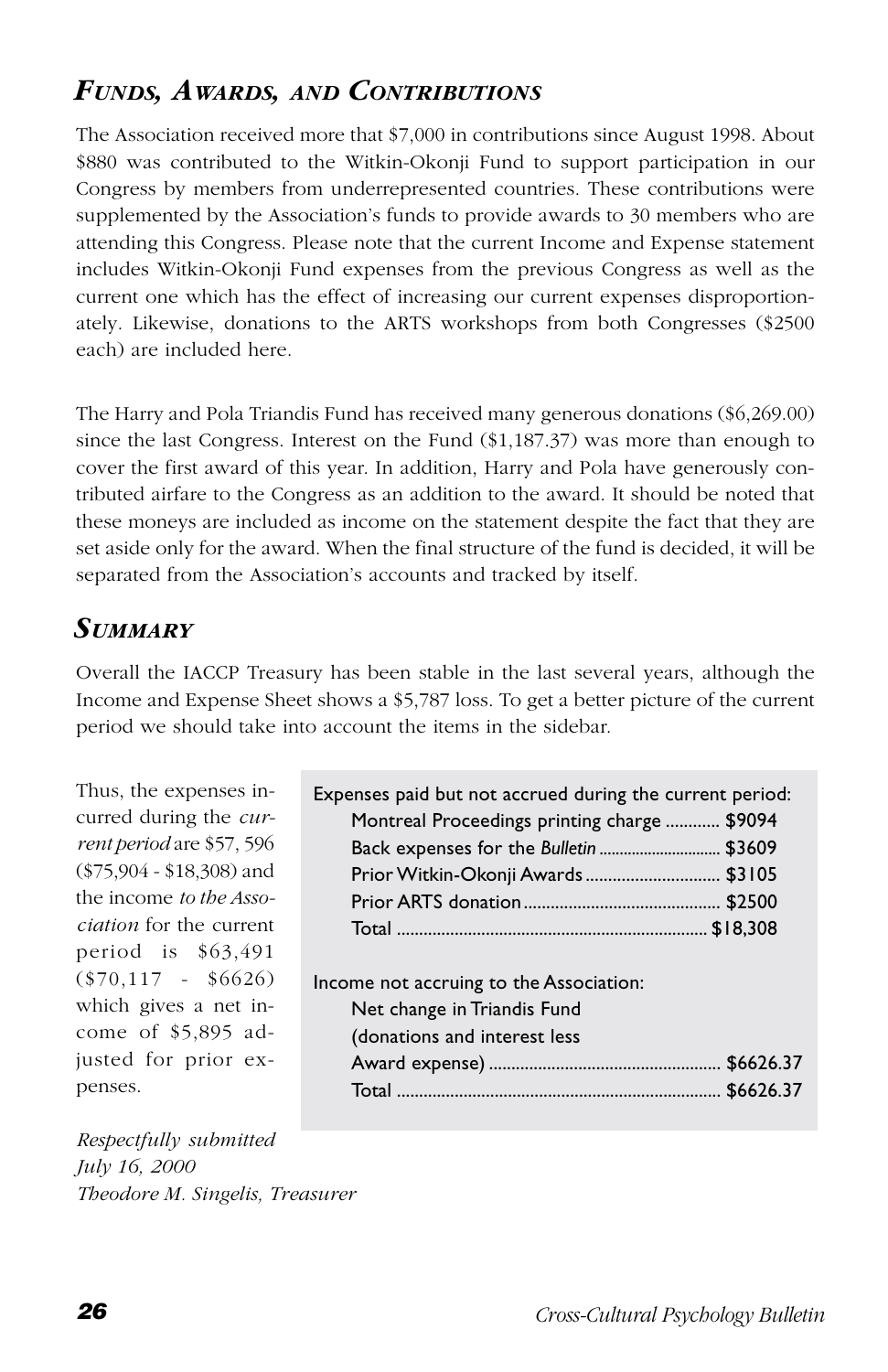# *INTERNATIONAL ASSOCIATION FOR CROSS-CULTURAL PSYCHOLOGY*

# *INCOME AND EXPENSE SHEET*

#### *AUGUST 1998 THROUGH MAY 2000*

#### **Income**

| Donation                   |  |
|----------------------------|--|
|                            |  |
| Witkin-Okonji Fund  886.00 |  |
|                            |  |

#### Dues

| Credit Card  35.103.91 |  |
|------------------------|--|
|                        |  |
|                        |  |

#### Interest

| Interest - Other  1.604.76 |  |
|----------------------------|--|
|                            |  |
|                            |  |

| Proceedings Royalities  812.44 |  |
|--------------------------------|--|
| Proceedings Volumes  7,050.57  |  |

**Total Income ..........................70,117.30**

#### **Expenses**

| Awards and Donations                  |  |
|---------------------------------------|--|
|                                       |  |
| Regional IACCP  1,500.00              |  |
|                                       |  |
| Witkin-Okonji Awards  6,209.00        |  |
| Total Awards and Donations  13,539.00 |  |

#### Bank Charges

| Check Printing Fee  7.93          |  |
|-----------------------------------|--|
| Credit Card Deposit Fee  1,538.17 |  |
| Returned Check Fee  40.00         |  |
| Bank Charges - Other  88.00       |  |
| Total Bank Charges  1,674.10      |  |

| Net Income  5,786.91                                                                                       |  |
|------------------------------------------------------------------------------------------------------------|--|
| Total Expenses  75,904.21                                                                                  |  |
| Proceeding Volumes  7,050.58<br>Uncategorized Expense  0.00                                                |  |
| Printing<br>Montreal Proceedings  9,094.50                                                                 |  |
| Postage<br>Foundation Postage  3,291.59<br>Postage-Other  513.12<br>Total Postage  3,804.71                |  |
|                                                                                                            |  |
| Office                                                                                                     |  |
| JCCP Subscriptions  20,160.00                                                                              |  |
| Equipment<br>Total Equipment  520.31                                                                       |  |
| <b>Bulletin</b><br>Bulletin Expenses  7,219.00<br>Bulletin Printing  7,749.34<br>Total Bulletin  14,968.34 |  |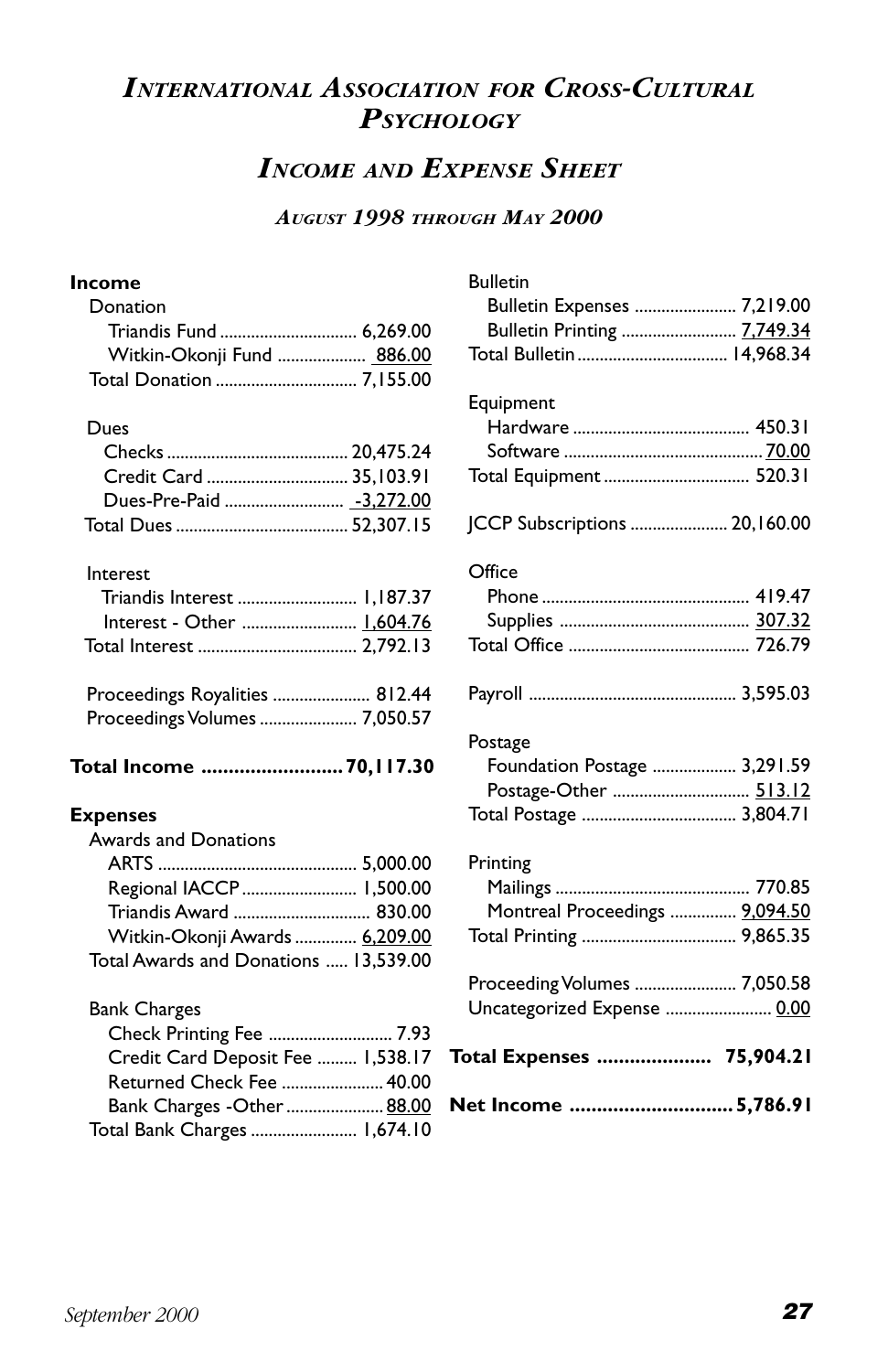# <span id="page-29-0"></span>*New Books, Films and Journals*

A list of books published since 1990 by IACCP members can be found on the IACCP web site (www.iaccp.org). A cumulative list of items that have appeared in this column since 1995 is also on our web site.

Martin Bulmer & John Solomos (Eds.) (1999). *Ethnic and racial studies today.* Routledge (216 pp.) ISBN: 0-415-18172- 0 (Hb) 0-415-18173-9 (Pb) US\$75.00 \$24.99

"The authors discuss developments in the teaching, studying and presentation of race in the field of sociology, politics, social geography, cultural studies and philosophy. New directions in research that will influence the study of race are presented."

Robin Goodwin (1999). *Personal relationships across cultures*. Routledge (192 pp.) ISBN 0-415-12860-9 US\$60

"...discusses different types of relationships in a variety of cultural and ethnic contexts, and examines the way in which individual personalities, social norms, and larger economic, political, and demographic transitions have interacted to transform personal relationships around the world."

Charles Hirschman, Josh Dewind, & Philip Kasinitz (Eds.) (1999). *The handbook of international migration.* Russel Sage (508 pp.) ISBN 0-87154-244-7 US\$65

"This pathbreaking book will be required reading for both the specialist in immigration and the general reader wanting an introduction to the subject."

Ann S. Masten (Ed.) (1999). *Cultural processes in child development.* Lawrence Erlbaum Associates (168 pp.) ISBN 0- 8058-2167-8 US\$39.95

Originally presented at the 29th Minnesota Symposium on Child Psychology.

Mzobanzi M. Mboya (1999). *Culture and self from an African perspective.* Ilitha Publishers (144 pp.) ISBN 0-620-23249-8

"The seven chapters of this book make an important contribution to the theory and research on self, particularly as influenced by culture. While some authors cross boundaries of empirical "western" science to incorpo-



rate an African world view...others use the same empirical 'western' science to examine how African children and adults view themselves."

Paul B. Pederson (1999). *Hidden messages in culture-centered counseling: A triad training model.* Sage (222 pp.) ISBN 0- 7619-1807-8 US\$32.95

"This book offers the first comprenhensive overview of the Triad Training Model for Counselor education."

R. Murray Thomas (1999). *Human development theories: Windows on culture.* Sage (256 pp.) ISBN 0-7619-2016-1 US\$29.95

"...Each theory is intended to delineate a particular aspect of culture, thereby contributing to a broad understanding of what cultures from around the world are all about."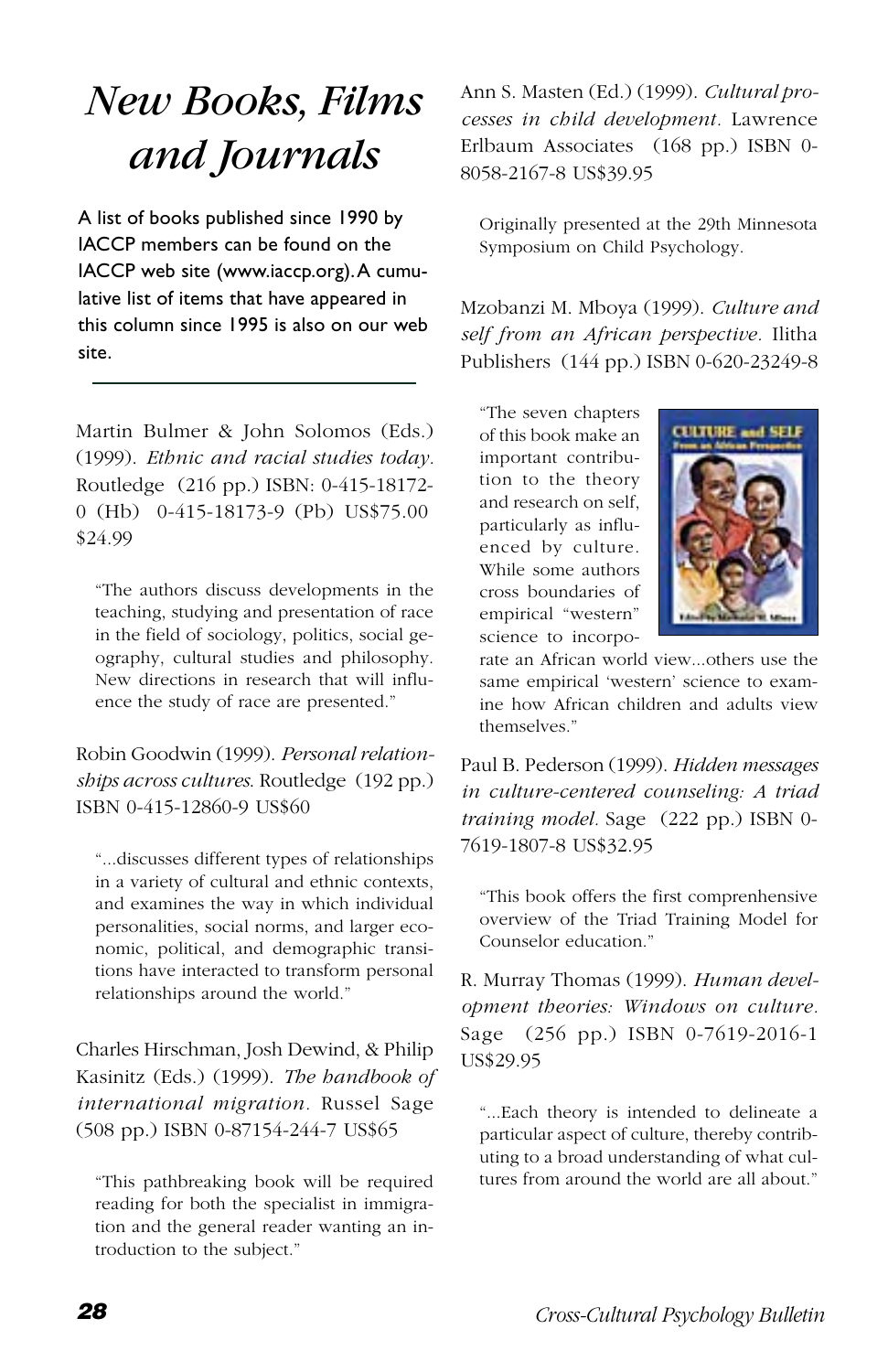## **TRAINING**

# *Conveners Needed for ARTS 2002*

<span id="page-30-0"></span>Volunteer conveners are needed to organize and conduct three Advanced Research and Training Seminars (ARTS) in July, 2002 in association with the XXV International Congress of Applied Psychology in Singapore (July 7-12), and the XVI International Congress of Cross-Cultural Psychology in Yogyakarta, Indonesia (July 15-20).

ARTS, sponsored by IUPsyS, IAAP, and IACCP, have the dual purpose of bringing scholars from low-income countries to participate in advanced research and training experiences and to attend a major international congress. To facilitate participantsí Congress attendance and to decrease travel costs, the locations of the ARTS should be in Southeast Asia, preferably in or near Singapore. Conveners may be from any country.

Although financial contributions from the international and national psychology organizations are generous, they may not be sufficient to cover all costs of running ARTS. Therefore, conveners will be asked to attempt to raise additional funds, as well as to organize and present the seminar. Funds can be solicited from international, national, or local institutions and agencies.

The choice of ARTS topics is open, but should be of relevance to scholars from low-income countries. There would be particular interest in a seminar focussed on work and organizational psychology,

and possibly another on a basic science topic. The third topic would be entirely open. However, because of previous ARTS seminars on child development, qualitative methodologies, and psychometric testing across cultures, these topics would not be appropriate for ARTS 2002. Conveners should plan for a 3-day research training seminar that in addition, if appropriate, could lead to a publication, development of an international network, or a collaborative international research project. Topics based on developments in the science of psychology with emphasis on current research or with a scientist- practitioner perspective, are encouraged.

From past experience, ARTS conveners likely will be a mix of volunteers who propose topics and persons actively solicited for a specific topic by the Coordinator. Persons interested in convening an ARTS should indicate their proposed topic to the Coordinator as soon as possible. Final selection of topics and conveners will be made by an ARTS Committee with the program finalized in March, 2001.

Those interested in organizing an ARTS may contact:

John G. Adair, Coordinator ARTS 2002 Department of Psychology University of Manitoba Winnipeg, MB, R3T 2N2 Canada

Phone +1 (204) 474-8248 Fax: +1 (204) 474-7599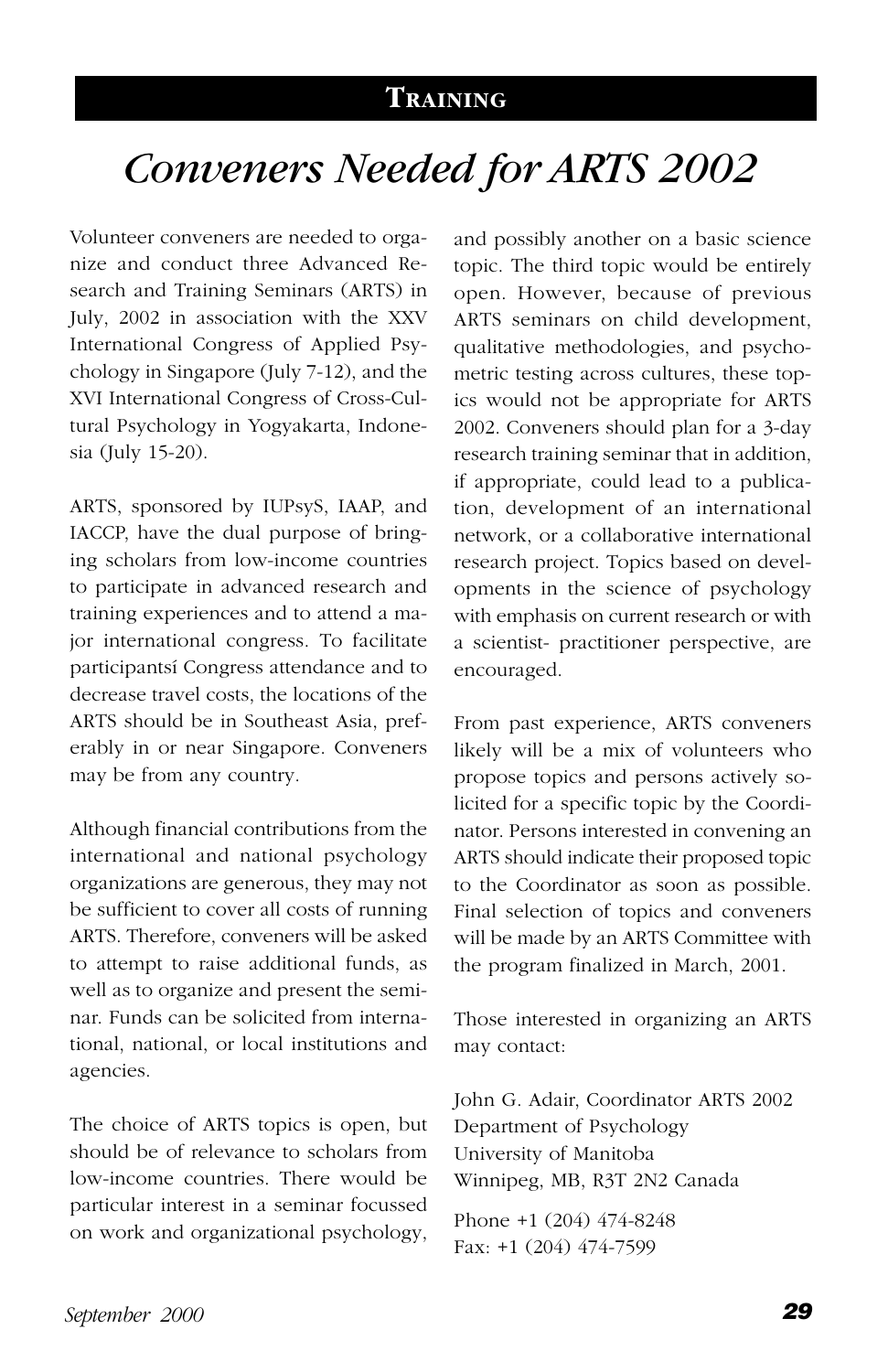# **IACCP ANNOUNCEMENTS**

# <span id="page-31-0"></span>*CALL FOR 2004 CONGRESS PROPOSALS*

# *CALL FOR 2003 EUROPEAN REGIONAL CONGRESS PROPOSALS*

Members of IACCP are invited to submit proposals for the 2004 Congress. Following long-standing tradition, it would be desireable if this Congress were held in proximity (defined in transportation, not strictly geographic, terms) of the International Congress of Psychology (IUPsyS) conference planned for 2004 in Beijing, China.

Proposals are also requested for a 2003 Regional Congress in Europe.

Those wanting to submit such a proposal can contact the Secretary-General, Klaus Böhnke.

There are specific criteria which the proposals should meet. The potential organizer must be involved in cross-cultural research. S/he must be a member of IACCP or become a member before submitting the proposal. The potential organizer should be a person with status within her/his university or research institute so as to be able to elicit the re-

# *IACCP ONLINE DISCUSSION LIST*

All IACCP members are elibible to join the IACCP List.

Information about he list, including how to subscribe, may be found on the IACCP web site, www.iaccp.org

quired financial and logistical support for organizing the Congress, so as to be able to elicit the cooperation of psychologists from the country, and desirably, from its psychological association. All the financial costs for organizing the Congress are the responsibility of the local committee. IACCP has provided some seed money in the past for organizing Congresses, but this must be returned to IACCP. The venue does not have to be in Singapore, but can be in nearby countries. The venue is usually a university, and rooms in university dormitories or similar low cost accommodation must be available for psychologists and students with low incomes.

Following is the **Conference Proposal Cover Sheet** which must be submitted by the potential organizers. A full version is available for download on the IACCP web site.

# *CONFERENCE PROPOSAL COVER SHEET*

1. Title of Conference: XVIth IACCP Congress in 2002

- 2. Conference Dates
- 3. Location
- 4. Names of Conference Organizers

5.Sponsoring/cooperating university institution(s) at location

6. Psychologists participating in the Organizing Committee

7. President of the Scientific Committee and psychologists participating in the Scientific Committee

8. Conference Resources

(Describe support available from universities, governments, foundations, and businesses for meeting space, services, accommodation, and

#### *Conference Proposal: 32*➤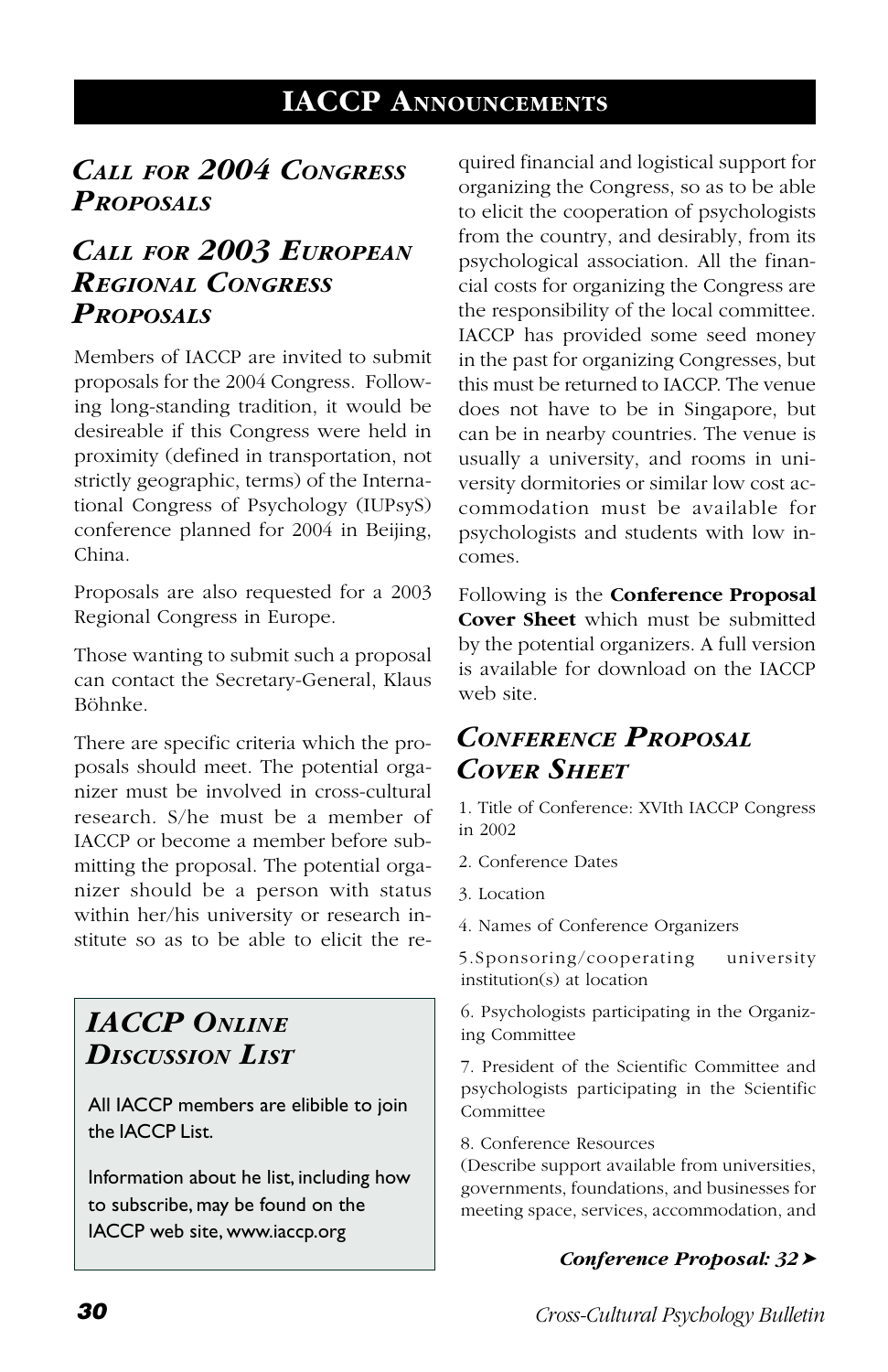# <span id="page-32-0"></span>*CROSS-CULTURAL MANAGEMENT SERIES*

Call for Papers

This series explores cross-cultural issues in a management context. Topics relevant to this series include management of international joint ventures, workplace diversity, international negotiations, overseas assignments, and other related issues. This series is intended to be interdisciplinary and pluralistic, and authors from different backgrounds are welcome. The target audience is academics and graduate students in business and related fields, and for practitioners who want a more in-depth treatment of this topic. Authors who are interested in contributing to this series should submit a proposal to the Series Editor:

Professor Kwok Leung Department of Management City University of Hong Kong Tat Chee Avenue, Kowloon Hong Kong

mkkleung@cityu.edu.hk Tel: 2788-9592 Fax: 2788-9146

Published by Ashgate Publishing Ltd., UK:

www.ashgate.com

# *NONVERBAL WEB SITE*

Interactive web site on nonverbal communication, associated with Dane Archer's Nonverbal Communication video series.

See:

http://nonverbal.ucsc.edu

# *THUNDERBIRD INTERNATIONAL BUSINESS REVIEW*

Call for Papers, special issue

Authors are invited to address the subject of Cross Cultural Negotiations within a broad range of topics including, but not limited to, the following:

• Comparative negotiating processes and behaviors

• Corruption and ethical issues in international negotiation S International negotiating teams

• Power and influence in international negotiations S Impact of culture on negotiation

• Cross-cultural communication

• Historical, economic, geographic, and political underpinnings of negotiating styles

• The role of governments in international business negotiations S Expatriate issues and negotiation

• Preparing for international negotiations • Communication media/technology in international negotiations S Legal issues and the law in international negotiation S Multilateral business negotiations

• Mediation and arbitration of international business disputes S Market entry and negotiation

Contributors are urged to think beyond a single country and focus more broadly on cross-national or regional comparisons, as well as focusing on global trends and issues.

Papers should not exceed 25 doublespaced pages and should represent original material not published elsewhere. Please follow the TIBR Guidelines for Contributors in the most recent issue of the journal. Should you require an elec-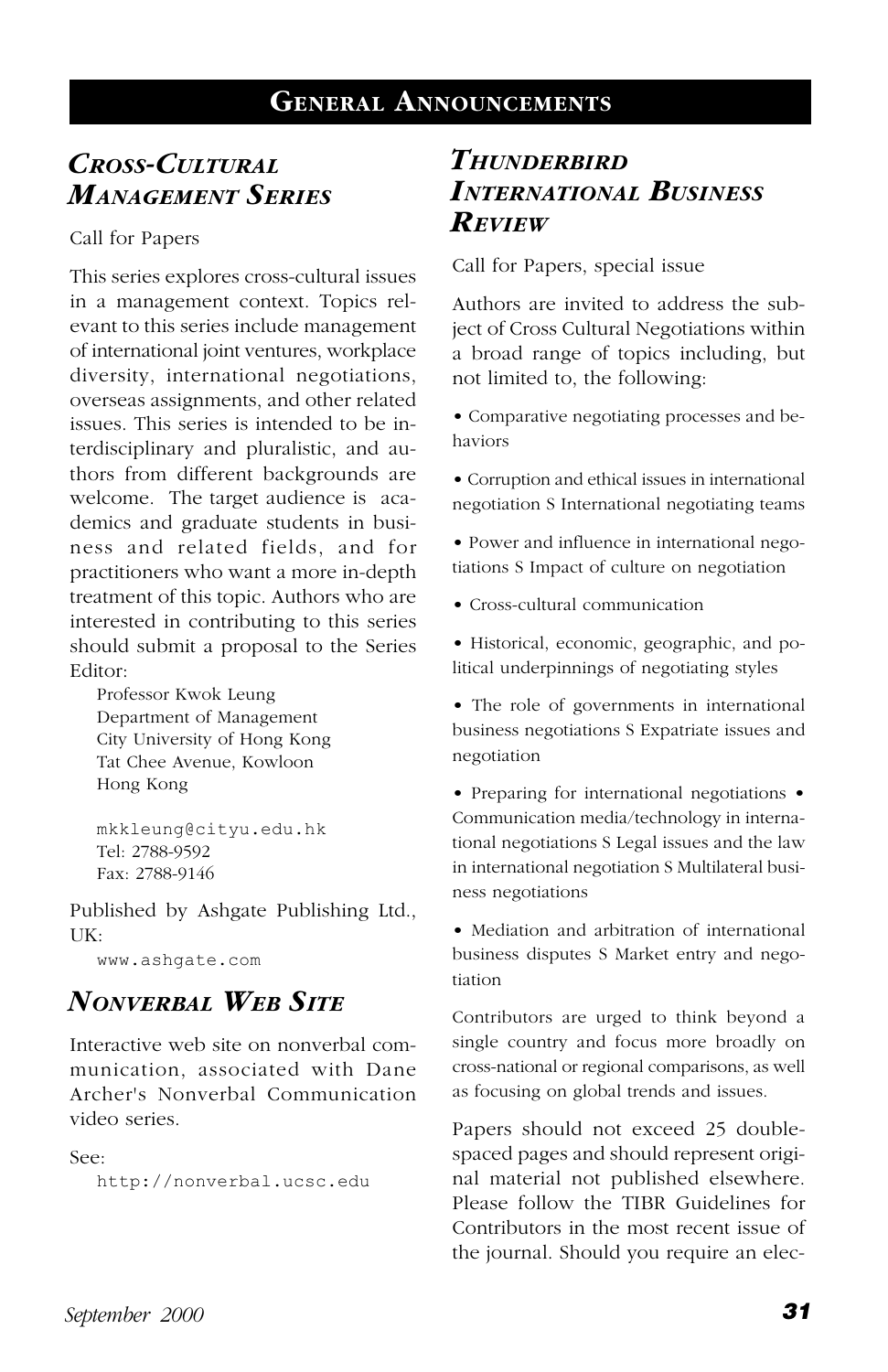# **GENERAL ANNOUNCEMENTS**

tronic version of the guidelines, please contact Ms. Suzy Howell, Managing Editor: journals@t-bird.edu or howells@tbird.edu

Deadline for submission: 15 July 2001

The manuscripts will be peer-reviewed.

#### **Please send copies of manuscripts and inquires to:**

Prof. Yahia H. Zoubir Director, Thunderbird Europe zoubiry@t-bird.edu Or to: Prof. Roger Volkema American University volkema@american.edu

www.t-bird.edu/journals/tibr

## *LECTURER IN PSYCHOLOGY*

Richmond, The American International University in London is seeking a Lecturer in Psychology. Candidates should have a strong interest cultural or cross cultural aspects of psychology. The ideal candidate will be a generalist with the ability to teach undergraduate courses at all levels, primarily in quantitative research methods, biological and cognitivebehavioral approaches, while also having some understanding of the qualitative aspects of psychology.

Apply in writing with CV and details of three referees to Dr. Alex Seago, Chair, Search Committee, Richmond, The American International University in London, Queens road, Richmond, Surrey, TW10 6JP.

# ➤ *30: Conference Proposal*

#### travel)

9. Budget

a. Proposed registration fee (Are there any provisions for psychologists from developing nations?)

b. Are conference proceedings included in the registration fee?

c. Is the conference banquet fee included in the registration fee? (The conference banquet should be either in the registration fee, or should be at a financial level which would permit psychologists from developing nations to attend)

d. Meeting rooms (Describe site, number of rooms, size of rooms, and amphitheater)

e. Audio Visual Equipment (Will overhead projectors, slide projectors be available)

f. Conference Briefcases or Folders (Will they be available)

g. Name tags, pens, etc.

h. Announcements, mailings, postage, and other correspondence

i. Other equipment and supplies (Availability of computers for preparation of graphs, etc.)

j. Secretariat

k. Accommodation (Location, approximate rates for rooms, rates for rooms in dormitories for psychologists from developing nations)

l. Transportation (Describe local transportation available between conference site and site of accommodations)

m. Sight-seeing arrangements and social program

10. Payment: What forms of payment are acceptable for registration and accommodations (Credit cards, money orders, arrangement of payment for psychologists from developing nations.)

Clarification of issues related to the proposal can be addressed to the Secretary-General (see inside back cover).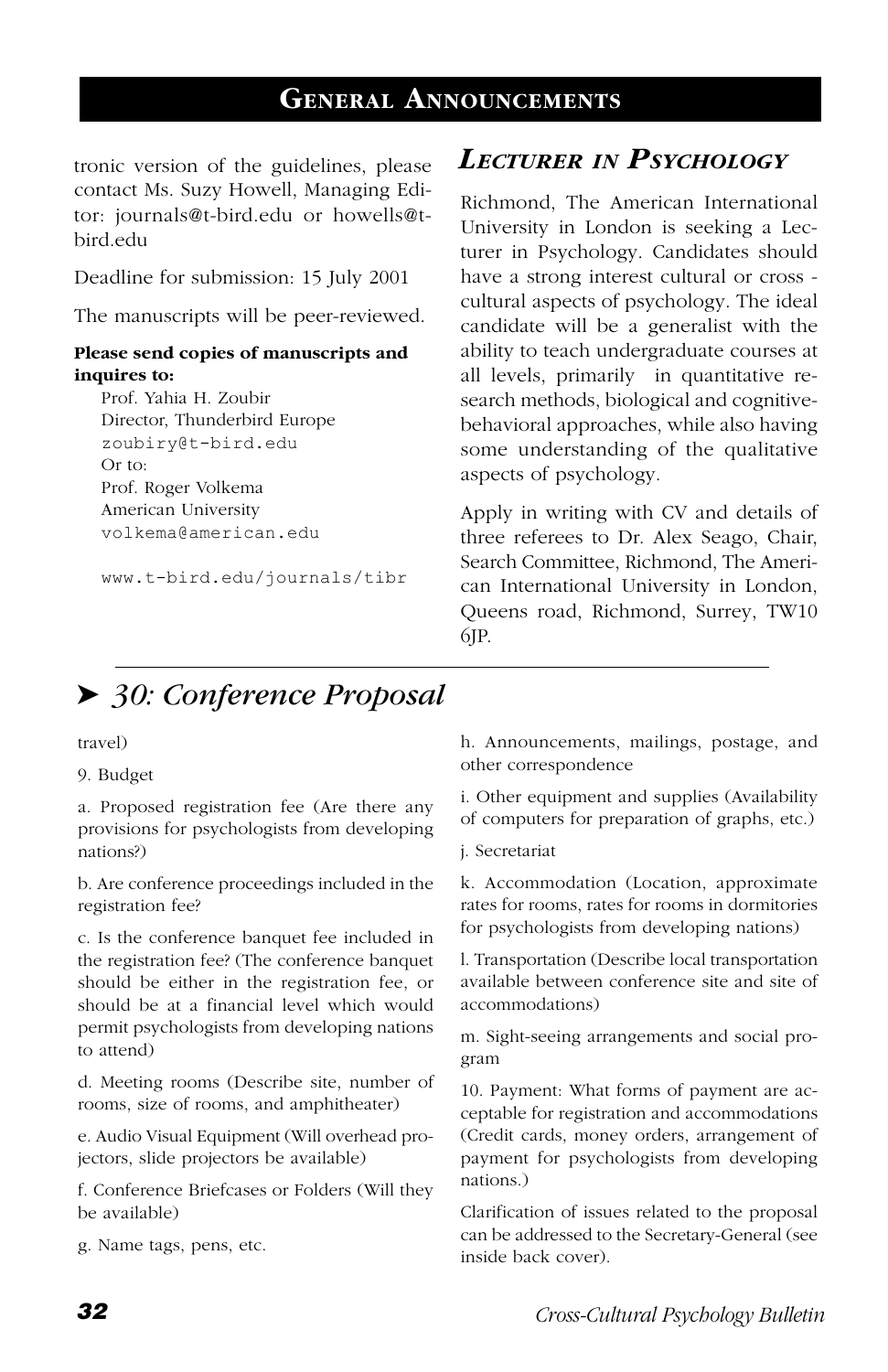# **CONFERENCES**

# <span id="page-34-0"></span>*PLANNED SCIENTIFIC ACTIVITIES OF THE IACCP*

#### *2001 July 7 - July 11 IACCP Regional European Congress Winchester, England, UK*

Congress theme: "Capitalising on Diversity"; Congress chair: Peter B. Smith; Organising Committee head: Paul Redford; Scientific Committee head: Robin Goodwin.

#### **Contact:**

Paul Redford Department of Psychology King Alfred's College Winchester, SO22 4NR United Kingdom Tel: +44 (0)1962 827 519 Fax +44 (0)1962 827 437 p.redford@wkac.ac.uk

# *OTHER CONFERENCES OF INTEREST*

#### *2002 July 15 - July 19 XVI Congress of the IACCP Yogyakarta, Indonesia*

The XVI Congress is planned for Yogyakarta, Indonesia, about 600 km from Jakarta. Additional information will be forthcoming.

**Sponsoring organization**: Gadjah Mada University, Yogyakarta, Indonesia

**Organizers:** Johana E. P. Hadiyono, Faculty of Psychology, University of Gadjah Mada, (pal@yogya.wasantara.net.id), Kusdwiratri Setiono, and faculty from universities in

A good list of international conferences can be found on the IUPsyS web site: www.iupsys.org

Yogyakarta and Central Java; Indonesian Psychological Society; individuals from University of Indonesia, Jakarta and Padjadjaran University, Bandung.

## *OTHER CONFERENCES OF INTEREST:*

*2001 April 20 - 22 The International Academy for Intercultural Research Oxford, Mississippi, USA*

#### **Contact:**

Dan Landis Professor of Psychology and Director Center for Applied Research and Evaluation University of Mississippi University, MS 38677 601-232-7797 (Voice) 601-232-5077 (Fax) landisd@watervalley.net http://www.watervalley.net/ users/academy/default.html

#### *2001 April 27 Institute for Research on Intercultural Cooperation and the Department of Social Sciences Tilburg University, the Netherlands*

"Comparing Cultures; Dimensions of Culture in a Comparative Perspective"

Plenary addresses by: Ron Inglehart, Harry Triandis, Shalom Schwartz, Geert Hofstede, and Wolfgang Jagodzinski,

For more information and registration see IRIC's website at http://iric.kub.nl

*2001 May 31 - June 3 Canadian Peace Research and Education Association (CPREA) Queen's University, Kingston,*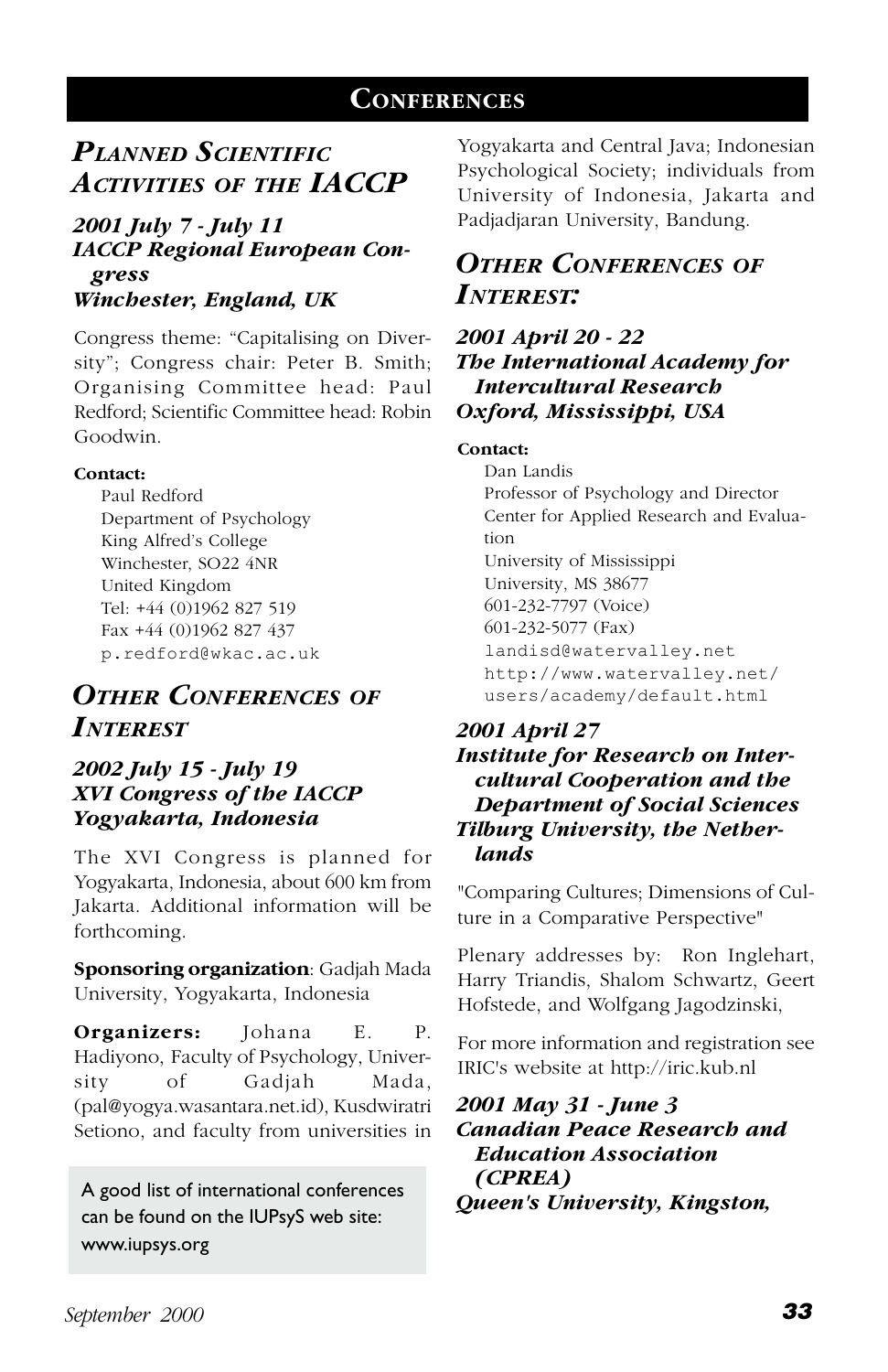#### *Ontario, Canada*

#### Call for Papers

CPREA is an interdisciplinary association, with a focus on theory and application, at the individual, small group, and societal levels. We welcome novel approaches and innovative presentations, whether by research scholars, university students. teachers, or the staff of government or NGO agencies, Our sessions tend to be interactive and

discoursive, sometimes leading to the development of new collective projects. Proposals for symposiums or panels of speakers are encouraged.

#### **Send submissions by email or post to:**

Floyd Rudmin Psychology Dept. University of Tromso Tromso, Norway, N-9037

frudmin@psyk.uit.no

Deadline for submissions is March 1, 2001

#### *2001 May 31 - June 2 31st Annual Meeting of the Jean Piaget Society Berkeley, California, USA*

Program theme: Biology And Knowledge Revisited: From Embryogenesis To Psychogenesis.

Submission deadline is December 1, 2000. http://www.piaget.org

#### **For submission details or write to:**

Dr. Eric Amsel Weber State University 1202 University Circle Ogden, Utah, 84408-1202 eramsel@cc.weber.edu

#### *2001 June 24-27 14th Annual Conference of the International Association for Conflict Management (IACM) Cergy (Paris) France*

IACM was founded to encourage scholars and practitioners to develop and disseminate theory, research, and experience that is useful for understanding and improving conflict management in family, organizational, societal, and international settings. We invite papers as well as proposals for symposia, workshops, roundtables, and other session forms for the 2001 meeting.

Deadline for submissions: February 16, 2001

#### **Contact:**

Michele J. Gelfand Program Chair iacm01@psyc.umd.edu www.iacm-conflict.org

#### *2001 July 10 - 13 Asian Association of Social Psychology 4th Annual Conference University of Melbourne, Victoria, Australia*

"Asian Social Psychology in the 21st Century"

Held in conjunction with The Annual Meeting of the Society for Australasian Social Psychologists

Abstract submission deadline: January 15, 2001, but you may ask for an extension.

#### **Submissions, registration, and accommodations contact:**

Michael Sullivan Conference Management The University of Melbourne Victoria 3010 Australia Tel: +61 3 8344 6107 Fax: +61 3 8344 6122 m.sullivan@studentadmin.unimelb.edu.au www.studentadmin.unimelb.edu.au/ psych

#### **Conference themes and content contact:**

Yoshi Kashima , Conference Convenor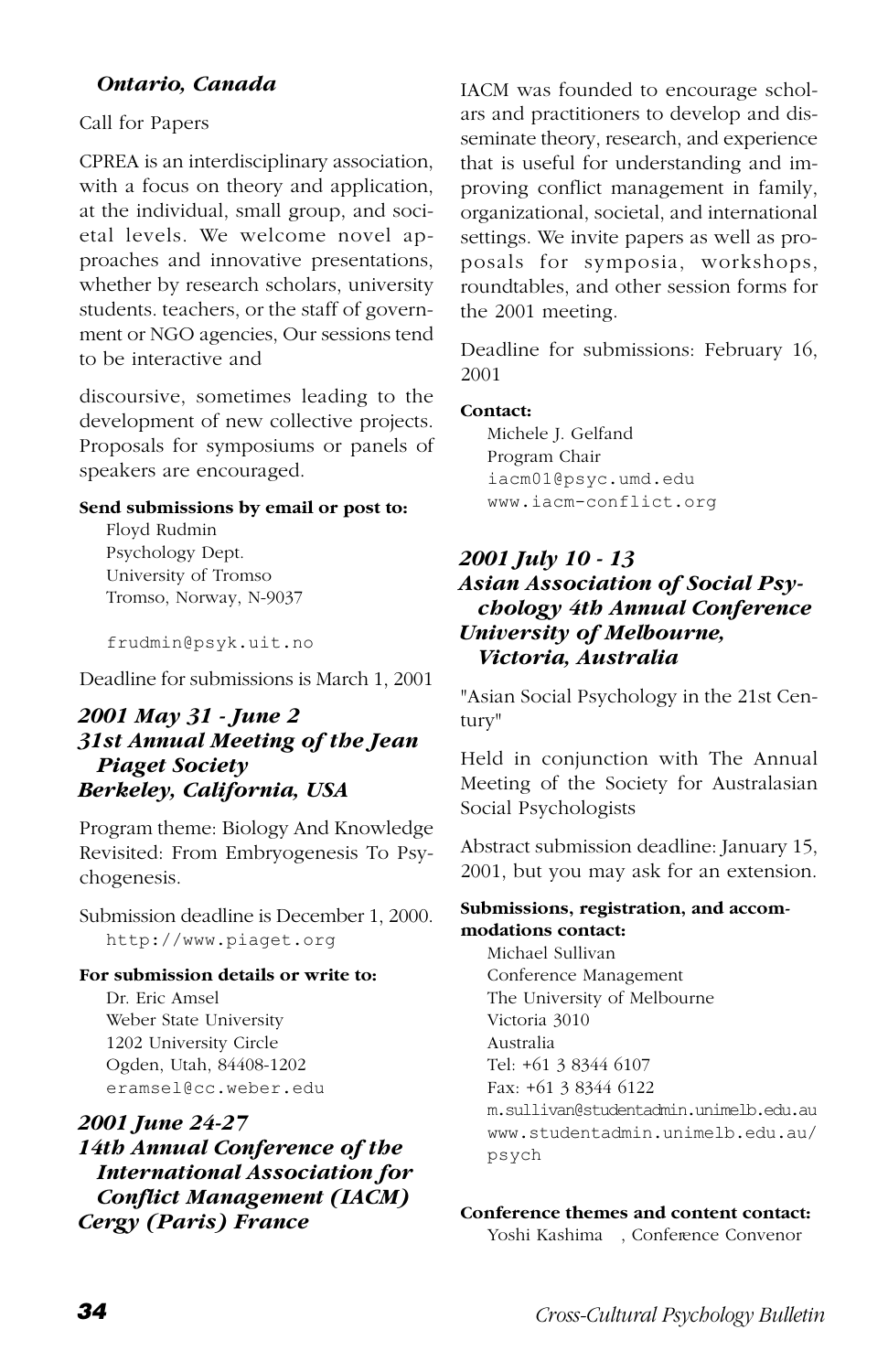Department of Psychology The University of Melbourne Victoria 3010 Tel: +613 8344-6312 Fax: +613 9347-6618 aasp@psych.unimelb.edu.au

#### *2001 July 25 - August 3 The 15th Summer Workshop for the Development of Intercultural Coursework for Colleges and Universities Honolulu, Hawaii*

Sponsored by Univ. of Hawaii College of Business Administration in coordination with the East West Center Alumni Association.

Faculty: Dr. Dharm P.S. Bhawuk (Director), Richard Brislin, Paul Pedersen

For brochure and this year's program: http://www.cba.hawaii.edu/ ciber/icw.htm

#### *2001 July 29 - August 3 XXVIII Interamerican Congress of Psychology Santiago, Chile*

Theme: "Towards a Psychology of Human Well-being." We will encourage the presentations and discussions of new scientific and professional issues and we will make all the effort to develop a high quality program.

#### **Contact:**

info@sip2001.org http://www.sip2001.org

#### *2001 September 24-28 VIIIth International Congress of ARIC University of Geneva*

Intercultural Research and Practice: New perspectives, new complexities?

#### **Contact:**

Congrès ARIC Faculté de Psychologie et des Sciences de l'Education - FPSE University of

Geneva CH - 1211 Geneva 4 Switzerland aric@pse.unige.ch Fax: +41 (0) 22 705 91 39 http://www.unifr.ch/ipg/ARIC/ congres/structure\_congres.htm

Deadline for submissions: March 31, 2001

#### *2002 July 1 - 12 25th International Congress of Applied Psychology Singapore*

Hosted by the Singapore Psychological Society and the Department of Social Work and Psychology, National University of Singapore

Organizing chair: Elizabeth Nair

Secretariat:

CEMS Pte Ltd 1 Maritime Square #09-43 World Trade Centre Singapore 099253 Tel.: +65 278-8666 Fax: +65 278-4077 cemssvs@singnet.com.sg http://www1.swk.nus.edu.sg/ icap

*2002 August 2-6 The 17th Biennial Meeting of the International Society for the Study of Behavioural Development Ottawa, Ontario, Canada*

See:

www.issbd.uottawa.ca

#### *American Psych. Association*

2001: August 24-28, San Francisco, CA 2002: August 23-27, Chicago, IL 2003: August 8-12, Toronto, Ontario 2004: July 30 - Aug 5, Honolulu, HI 2005: August 19-23, Washington, D.C. 2006: August 11-15, New Orleans, LA

#### *American Psych. Society*

2001: June 14-17, Ontario, Canada 2002: June 6-9, New Orleans, Louisiana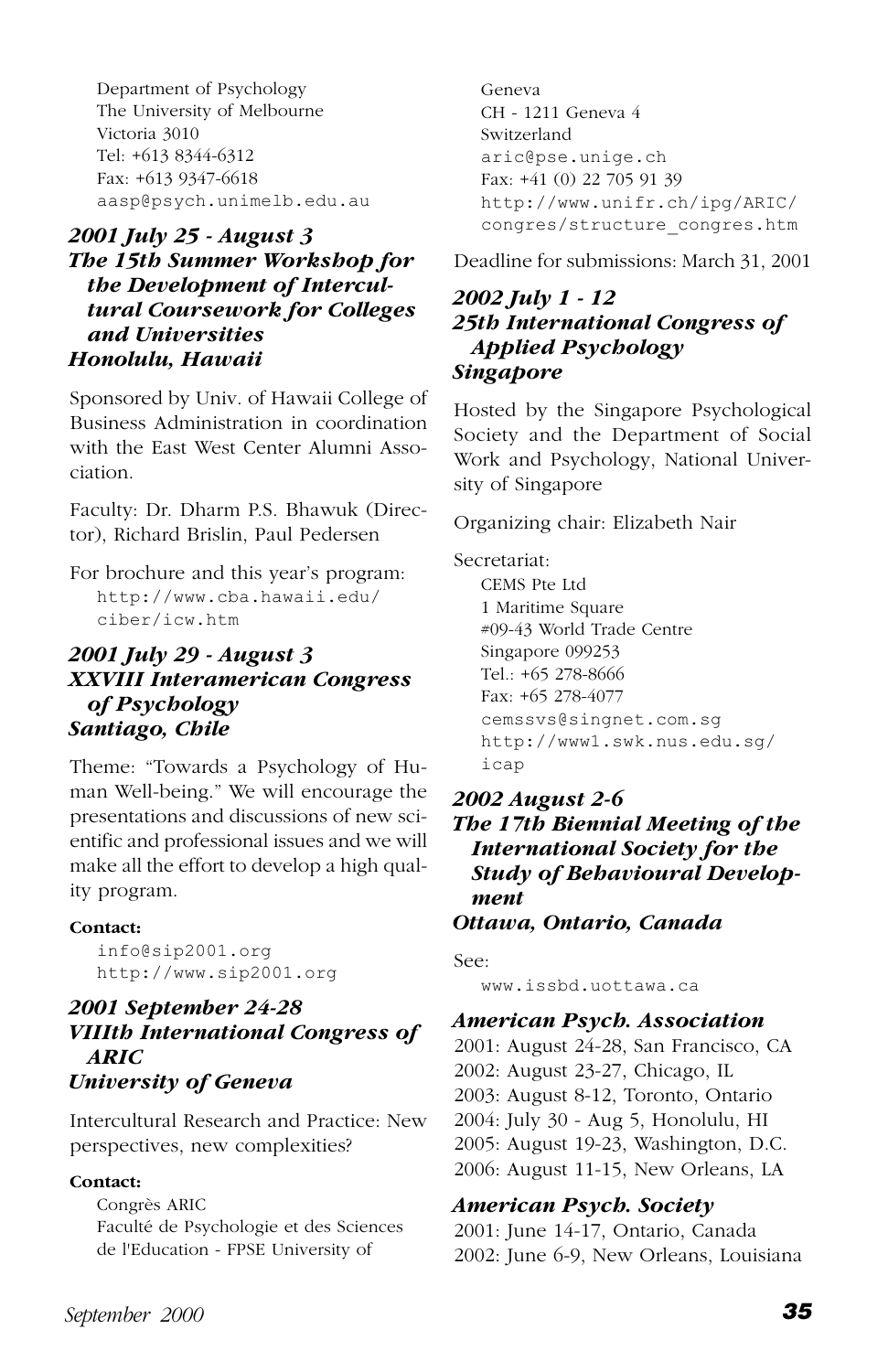# ➤ *1: Hubris*

awkward term to jointly represent the ideas that (1) people's construals of the world are much more diverse than we usually realize and (2) human arrogance and hubris often conspire to lead us to assume that others construe the world as we do. A person would be evidencing construal hubris if he or she were to assume that, for example, all IACCP members are interested in having an ongoing discussion with other members, they are well-acquainted with email and like to use it, they have the appropriate technology to do so efficiently, they know how to use the technology correctly, and they are patient with those who don't. A person less susceptible to construal hubris would recognize that several of these assumptions are less true of IACCP than of most other scientific organizations. Too bad I am not such a person.<sup>1</sup>

So---here is the present status of the List. The List has 510 members, comprising 58% of the IACCP2 and 68% of the 85% of members who provide email addresses to the organization. It is only available to members, and I have turned down many requests from nonmembers to join. A full description of the List, how to join it, how to use it, and what you shouldn't say on it can be found on the IACCP web site, www.iaccp.org. In line with the Law of Retrointentional Consecrations, the List has been far more useful as a teaching resource than as a research forum. Indeed---some very useful teaching information has passed through it, and with

the help of Harry Gardiner and Ashleigh Merritt, much of this information will eventually land on the IACCP web site. The List has proved to be a good way to obtain information, recruit research collaborators, make contacts, arrange symposia panels, and announce conferences. It has not been used to conduct substantive discussions to any significant extent.

#### *BETTER COMMUNICATION*

Because not all IACCP members are on the List, it is not an appropriate way to disseminate information that must be received by every member. Here are some other ways to communicate with the membership: (1) include your message in the *Bulletin*; (2) mail it with the *Bulletin*, (3) borrow or rent the IACCP mailing list from the Treasurer; (4) have it placed on the IACCP web site; (5) send it by email to members who list email addresses with the organization. (Method [5] would go through the IACCP Publications Committee and use a new email distribution system that should be completed by the time you receive this issue of the *Bulletin*.) The most appropriate method of communication depends on the type of information to be communicated.

#### *RAGE AGAINST THE MACHINES!*

The good news about both the Spotsylvania fire drill and the bad-early days of the List is that we can blame it all on computers. OK?

<sup>1</sup> I would like to thank everyone who sent encouraging private email messages to me concerning the List in November and December.

<sup>2</sup> Members and probationary members (unpaid for two years) combined.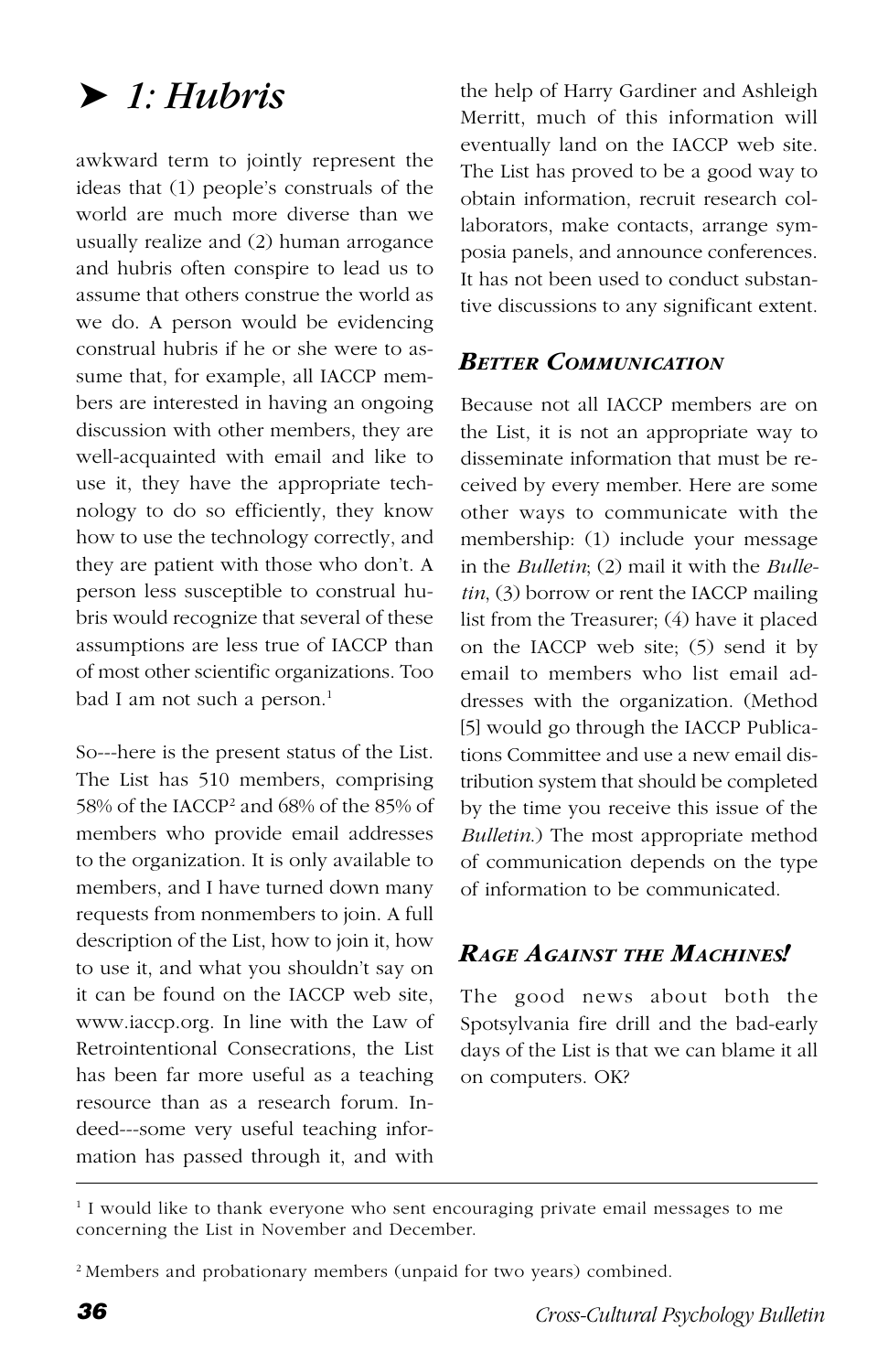# *OFFICERS OF THE IACCP*

#### *President* **Deborah Best**

Department of Psychology Wake Forest University Box 7778 Reynolda Station Winston-Salem, NC 27109 USA Fax +1 (336) 758-4733 best@wfu.edu

#### *Secretary-General*

#### **Klaus Boehnke**

Department of Sociology University of Technology Chemnitz-Zwickau D-09107 Chemnitz Germany Fax +49 (371) 531-4450 klaus.boehnke@phil.tuchemnitz.de

*Deputy Secretary-General* **Pawel Boski** 01-673 Warsaw

Podlesna 61 Institute of Psychology Polish Acadamy of Science Fax +48 22 8340907 boskip@atos.psychpan.waw.pl

#### *Treasurer*

**Ted Singelis** Department of Psychology California State University Chico, CA 95929-0234 USA Tel. +1 (916) 898-5363 Fax +1 (916) 898-4740 IACCP@csuchico.edu

#### *Treasurer-in-Waiting* **Michelle Gelfand**

*President-Elect* **Peter Smith** School of Social Sciences University of Sussex Falmer, Brighton BN1 9SN, U.K. psmith@central.sussex.ac.uk

#### *Past-President* **Michael H. Bond**

Department of Psychology Chinese Univ. of Hong Kong Shatin, N.T., Hong Kong, PRC Fax +852 2603-5019 mhb@cuhk.edu.hk

## *REGIONAL REPRESENTATIVES*

#### *Europe* **Lotty Eldering**

Oude Woudenbergse Zandweg 17 3707 Am Zeist The Netherlands Fax +30 (71) 5273060 eldering@rulfsw.leidenuniv.nl

#### **Bilge Ataca**

Bogazici University Departmant of Psychology Bebek, Istanbul , Turkey Fax +90 (212) 287-2472 ataca@boun.edu.tr

#### *East Asia* **Darius Chan**

Department of Psychology Chinese Univ of Hong Kong Shatin, N.T., Hong Kong, PRC b062712@mailserv.cuhk.edu.hk bwe

*South Asia* **Girishwar Misra** Dept. of Psychology University of Delhi Delhi 110-007 India Fax+ 91 (11) 725-6285 gmisra@csec.ernet.in

#### *South East Asia*

**Kusdwiratri Setiono** Sangkuriang S-5 Bandung 40135 Indonesia Fax +62 22 2530093 setionot@bdg.centrin.net.id

*Insular Pacific* **Don Munro** Psychology Department University of Newcastle NSW 2308 Australia

Fax +61 (49) 216980 munro@psychology.newcastle.edu.au Melbourne, FL USA

*North America* **Kimberly A. Noels** Department of Psychology P220 Biological Sciences Bldg University of Alberta Edmonton, AB Fax: +1 (306) 966-6630 knoels@pop.srv.ualberta.ca U.K.

#### **David Matsumoto**

Department of Psychology San Francisco State University San Francisco, CA Fax +1 (510) 236-9171 dm@sfsu.edu

#### *Central and South America* **Isabel Reyes-Lagunes**

Unidad de Investigaciones Psicosociales Universidad Nacional Autónoma de México Ciudad Universitaria Mexico, D.F. Fax +52 (5) 6 22 23 26 lisabel@servidor.unam.mx

#### *Central and South Africa*

**Elias Mpofu** Educational Foundations Department University of Zimbabwe P.O.Box MP167 Mt. Pleasant, Harare, Zimba-Fax +263 (4) 333407 empofu@hotmail.com

*North Africa and Middle East* **Omar Khaleefa**

Dept. of Psychology The University of Bahrain Box 32038 Bahrain Fax +973 449636 omar123@batelco.com.bh

*Special Representative at Large (XVI Congress Organizer)*

**Bernadette Setiadi** (see Conferences section)

#### *PUBLICATIONS*

*Chair, Publications Committee* **Bill Gabrenya** School of Psychology Florida Tech Fax +1 (321) 674-8104 gabrenya@fit.edu

*J. Cross-Cultural Psychology* **Peter Smith, Editor** School of Social Sciences University of Sussex Falmer, Brighton BN1 9SN, psmith@central.sussex.ac.uk

*Cross-Cultural Psychology Bulletin* **William K. Gabrenya Jr.**